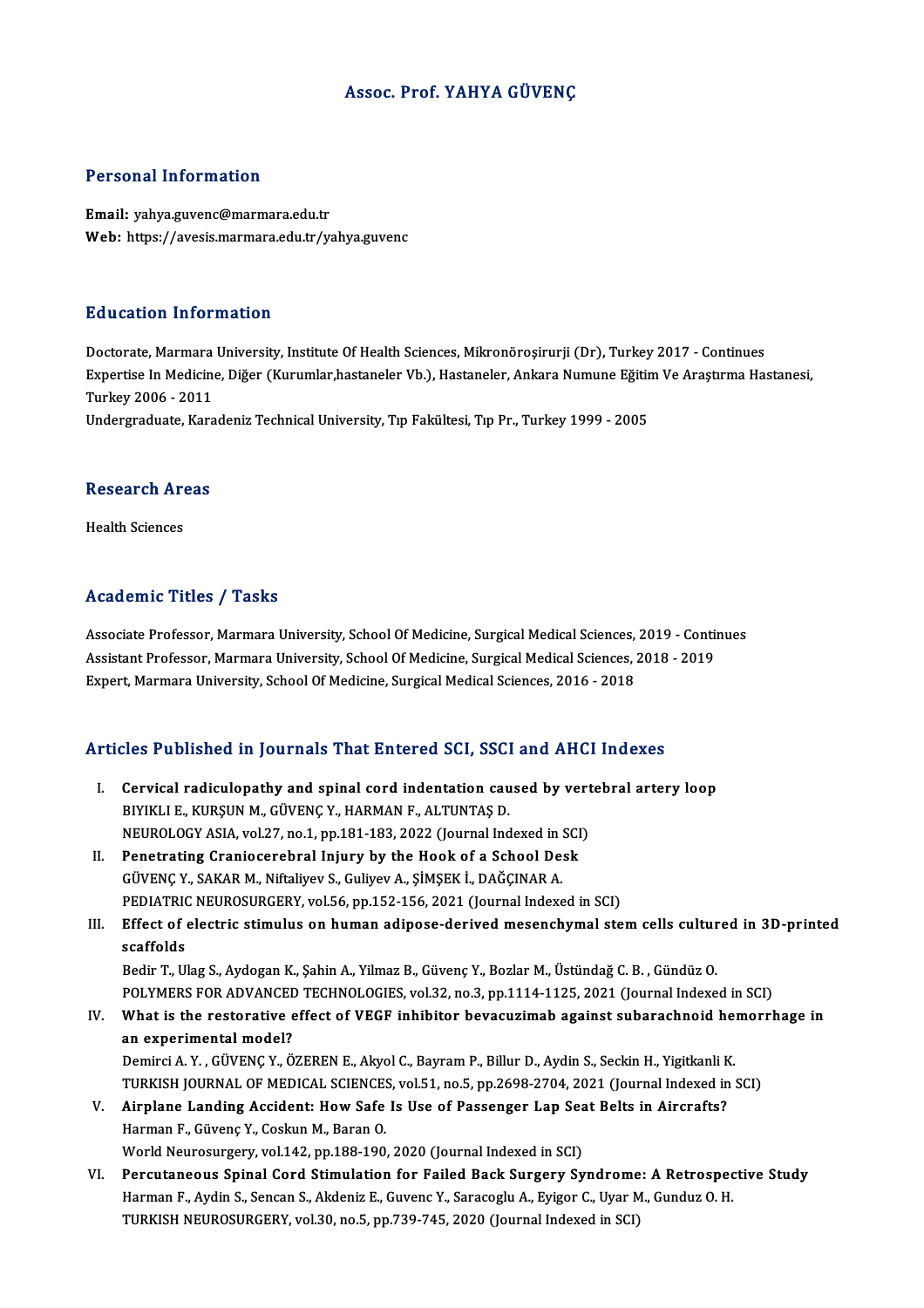VII. How to Reduce Stress on the Pedicle Screws in Thoracic Spine? Importance of Screw Trajectory: A<br>Finite Flement Anglysic **How to Reduce Stress of**<br>Finite Element Analysis<br>C<sup>üncenc V. Alweldes G. So</sup> How to Reduce Stress on the Pedicle Screws in Thoracic Sp<br>Finite Element Analysis<br>GÜVENÇ Y., Akyoldas G., Senturk S., Erbulut D., Yaman O., Ozer A. F.<br>TURKISH NEUROSURGERY vol 29, no.1, np.20.25, 2019 (Journal In

Finite Element Analysis<br>GÜVENÇ Y., Akyoldas G., Senturk S., Erbulut D., Yaman O., Ozer A. F.<br>TURKISH NEUROSURGERY, vol.29, no.1, pp.20-25, 2019 (Journal Indexed in SCI)<br>Evaluation of topical Deumodatomidine administration

### GÜVENÇ Y., Akyoldas G., Senturk S., Erbulut D., Yaman O., Ozer A. F.<br>TURKISH NEUROSURGERY, vol.29, no.1, pp.20-25, 2019 (Journal Indexed in SCI)<br>VIII. Evaluation of topical Dexmedetomidine administration in postlaminec TURKIS<br><mark>Evalua</mark><br>model<br><sup>Vaman</sup> Evaluation of topical Dexmedetomidine administration in postlaminectomy epidural fib<br>model<br>Yaman M. E. , Ergul G., GÜVENÇ Y., Ozturk Y., Erbay F. K. , Tolunay T., Senturk S., Kircil C., Bozkurt G.<br>INTERNATIONAL JOURNAL OF

model<br>Yaman M. E. , Ergul G., GÜVENÇ Y., Ozturk Y., Erbay F. K. , Tolunay T., Senturk S., Kircil C., B.<br>INTERNATIONAL JOURNAL OF SURGERY, vol.53, pp.80-85, 2018 (Journal Indexed in SCI)<br>Histopathelegis Analysis of Tamovifo Yaman M. E. , Ergul G., GÜVENÇ Y., Ozturk Y., Erbay F. K. , Tolunay T.,<br>INTERNATIONAL JOURNAL OF SURGERY, vol.53, pp.80-85, 2018 (Journal Fibrosis<br>IX. Histopathologic Analysis of Tamoxifen on Epidural Fibrosis<br>Orturk Y. Bo

- INTERNATIONAL JOURNAL OF SURGERY, vol.53, pp.80-85, 2018 (Journal Indexed in SCI)<br>Histopathologic Analysis of Tamoxifen on Epidural Fibrosis<br>Ozturk Y., Bozkurt I., Yaman M. E. , Guvenc Y., Tolunay T., Bayram P., Hayirli N. Histopathologic Analysis of Tamoxifen on Epidural Fibros<br>Ozturk Y., Bozkurt I., Yaman M. E. , Guvenc Y., Tolunay T., Bayram I<br>WORLD NEUROSURGERY, vol.111, 2018 (Journal Indexed in SCI)<br>Efficesy of Lumbonesitoneal Shunting Ozturk Y., Bozkurt I., Yaman M. E., Guvenc Y., Tolunay T., Bayram P., Hayirli N., Billur D., Erbay F. K.,<br>WORLD NEUROSURGERY, vol.111, 2018 (Journal Indexed in SCI)<br>X. Efficacy of Lumboperitoneal Shunting in Patients with
- WORLD NEUROSURGERY, vol.111, 2018 (Journal Indexed in SCI)<br>X. Efficacy of Lumboperitoneal Shunting in Patients with Normal Pressure Hydrocephalus<br>Bayar M. A. , Tekiner A., Celik H., YILMAZ A., Menekse G., YILDIRIM T., Alag Efficacy of Lumboperitoneal Shunting in Patients with Normal Pressure<br>Bayar M. A. , Tekiner A., Celik H., YILMAZ A., Menekse G., YILDIRIM T., Alagoz F., G<br>TURKISH NEUROSURGERY, vol.28, no.1, pp.62-66, 2018 (Journal Indexed Bayar M. A. , Tekiner A., Celik H., YILMAZ A., Menekse G., YILDIRIM T., Alagoz F., GÜVENÇ Y., Erdem Y.<br>TURKISH NEUROSURGERY, vol.28, no.1, pp.62-66, 2018 (Journal Indexed in SCI)<br>XI. Comparison of the Rigid Rod System with
- TURKISH NEUROSURGERY, vol.28, no.1, pp.62-66, 2018 (Journal Index<br>Comparison of the Rigid Rod System with Modular Plate with<br>Segment Posterior Stabilization in the Lower Lumbar Region<br>Voldiz C. Orkel B. Cuyens V. Sentual: Comparison of the Rigid Rod System with Modular Plate with the Finite Element Analys<br>Segment Posterior Stabilization in the Lower Lumbar Region<br>Yaldiz C., Ozkal B., Guvenc Y., Senturk S., Erbulut D., Zafarparandah I., Yama Segment Posterior Stabilization in the Lower Lumbar Region<br>Yaldiz C., Ozkal B., Guvenc Y., Senturk S., Erbulut D., Zafarparandah I., Yaman O., Solaroglu I., Ozer F.<br>TURKISH NEUROSURGERY, vol.27, no.4, pp.610-616, 2017 (Jou Yaldiz C., Ozkal B., Guvenc Y., Senturk S., Erbulut D., Zafarparandah I., Yaman O., Solaroglu I., Ozer F.<br>TURKISH NEUROSURGERY, vol.27, no.4, pp.610-616, 2017 (Journal Indexed in SCI)<br>XII. Punica granatum L. Juice Attenuat
- Hemorrhage Model: A Basilar Artery Morphometric Study and Apoptosis Punica granatum L. Juice Attenuates Experimental Cerebral Vasospasm in the Rabbit Subarachno<br>Hemorrhage Model: A Basilar Artery Morphometric Study and Apoptosis<br>GÜVENÇ Y., Demirci A., BİLLUR D., AYDIN S., Ozeren E., Bayram JOURNAL OF NEUROLOGICAL SURGERY PART A-CENTRAL EUROPEAN NEUROSURGERY, vol.78, no.2, pp.124-131,<br>2017 (Journal Indexed in SCI) GÜVENÇ Y., Demirci A., BİLLUR D., AYDIN S., Ozeren E., Bayram P., Dilli A., Gokce E. C., Yaman O., Celik H., et al. JOURNAL OF NEUROLOGICAL SURGERY PART A-CENTRAL EUROPEAN NEUROSURGERY, vol.78, no.2, pp.124-<br>2017 (Journal Indexed in SCI)<br>XIII. Traumatic Acute Subdural Hematomas: Analysis of Outcomes and Predictive Factors at a Singl
- 2017 (Jennes<br>Center<br>Center Traumatic Acute Subdural Hematomas: Analysis of Outcomes and Predictive Factors at a Single<br>Center<br>Alagoz F., Yildirim A. E. , Sahinoglu M., Korkmaz M., Secer M., Celik H., Yel C., Guvenc Y., Uckun O. M. , Narin F., et al.

Center<br>Alagoz F., Yildirim A. E. , Sahinoglu M., Korkmaz M., Secer M., Celik H., Yel C., Guvenc<br>TURKISH NEUROSURGERY, vol.27, no.2, pp.187-191, 2017 (Journal Indexed in SCI)<br>The Bieshemisel, Histopathelegisel and Clinisel TURKISH NEUROSURGERY, vol.27, no.2, pp.187-191, 2017 (Journal Indexed in SCI)<br>XIV. The Biochemical, Histopathological and Clinical Comparison of the Neuroprotective Effects of

TURKISH NEUROSURGERY, vol.27, no.2, pp.187-191, 2017 (Journal Indexed in SCI)<br>The Biochemical, Histopathological and Clinical Comparison of the Neuroprotective Effects of<br>Subcutaneous Adalimumab and Intravenous Methylpredn The Biochemical, Histopath<br>Subcutaneous Adalimumab<br>Spinal Cord Trauma Model<br>Celik H. Karatay M. Erdem V. Y Subcutaneous Adalimumab and Intravenous Methylprednisolone in an Experimental Compressive<br>Spinal Cord Trauma Model<br>Celik H., Karatay M., Erdem Y., Yildirim A. E. , Sertbas I., Karatay E., Kuli H., Guvenc Y., Koksal I., Men

Spinal Cord Trauma Model<br>Celik H., Karatay M., Erdem Y., Yildirim A. E. , Sertbas I., Karatay E., Kuli H., Guvenc Y., Koksal I., Menekse G., et al.<br>TURKISH NEUROSURGERY, vol.26, no.4, pp.622-631, 2016 (Journal Indexed in S Celik H., Karatay M., Erdem Y., Yildirim A. E. , Sertbas I., Karatay E., Kuli H., Guvenc Y., Koksal I., Menekse G.,<br>TURKISH NEUROSURGERY, vol.26, no.4, pp.622-631, 2016 (Journal Indexed in SCI)<br>XV. Neuroprotective effects

TURKISH NEUROSURGERY, vol.26, no.4, pp.622-631, 2016 (Journal In<br>Neuroprotective effects of thymoquinone against spinal cord<br>attenuation of inflammation, oxidative stress, and apoptosis<br>Coltec E.C. Kehyesi P. Coltec A. Com Neuroprotective effects of thymoquinone against spinal cord ischemia-reperfusion injury by<br>attenuation of inflammation, oxidative stress, and apoptosis<br>Gokce E. C. , Kahveci R., Gokce A., Cemil B., Aksoy N., Sargon M. F. , attenuation of inflammation, oxidative stress, and apoptosis<br>Gokce E. C. , Kahveci R., Gokce A., Cemil B., Aksoy N., Sargon M. F. , Kisa U., Erdogan B., Guvenc Y., Alagoz F., et al.<br>JOURNAL OF NEUROSURGERY-SPINE, vol.24, n Gokce E. C. , Kahveci R., Gokce A., Cemil B., Aksoy N., Sargon M. F. , Kisa U., Erdogan B., Guvenc Y., Alagoz F., et al.<br>JOURNAL OF NEUROSURGERY-SPINE, vol.24, no.6, pp.949-959, 2016 (Journal Indexed in SCI)<br>XVI. Timin

## **JOURNAL OF NEUROST<br>Timing of Surgery f<br>Systemic Approach<br>Koksal L Alazer E. Cal** Timing of Surgery for Spinal Fractures Associated with Systemic Traum:<br>Systemic Approach<br>Koksal I., Alagoz F., Celik H., Yildirim A. E. , Akin T., Guvenc Y., Karatay M., Erdem Y.<br>TURKISH NEUROSURCERY vol 26 no 3 np 411 415

Systemic Approach<br>Koksal I., Alagoz F., Celik H., Yildirim A. E. , Akin T., Guvenc Y., Karatay M., Erdem Y.<br>TURKISH NEUROSURGERY, vol.26, no.3, pp.411-415, 2016 (Journal Indexed in SCI)

Koksal I., Alagoz F., Celik H., Yildirim A. E. , Akin T., Guvenc Y., Karatay M., Erdem Y.<br>TURKISH NEUROSURGERY, vol.26, no.3, pp.411-415, 2016 (Journal Indexed in SCI)<br>XVII. Metamizole Sodium Induces Neural Tube Defects in TURKISH NEUROSURGERY, vol.26, no.3, pp.411-415, 2016 (Journal Indexed in Metamizole Sodium Induces Neural Tube Defects in a Chick Embryo M.<br>Guvenc Y., Billur D., Aydin S., Ozeren E., Demirci A., Alagoz F., Dalgic A., Belen Metamizole Sodium Induces Neural Tube Defects in a Chick Embryo Mode<br>Guvenc Y., Billur D., Aydin S., Ozeren E., Demirci A., Alagoz F., Dalgic A., Belen D.<br>TURKISH NEUROSURGERY, vol.26, no.3, pp.445-448, 2016 (Journal Index Guvenc Y., Billur D., Aydin S., Ozeren E., Demirci A., Alagoz F., Dalgic A., Belen D.<br>TURKISH NEUROSURGERY, vol.26, no.3, pp.445-448, 2016 (Journal Indexed in SCI)<br>XVIII. Experimental Endoscopic Cordotomy in the Sheep Mode

### TURKISH NEUROSURGERY, vol.26, no.3, pp.445-448, 2016 (Journal Indexed in SCI)<br><mark>Experimental Endoscopic Cordotomy in the Sheep Model</mark><br>Dalgic A., Caliskan M., Can P., Alagoz F., Guvenc Y., Ocakcioglu A., Algin O., Daglioglu Experimental Endoscopic Cordotomy in the Sheep Model<br>Dalgic A., Caliskan M., Can P., Alagoz F., Guvenc Y., Ocakcioglu A., Algin O., Daglioglu E<br>TURKISH NEUROSURGERY, vol.26, no.2, pp.286-290, 2016 (Journal Indexed in SCI)<br> Dalgic A., Caliskan M., Can P., Alagoz F., Guvenc Y., Ocakcioglu A., Algin O., Daglioglu E., Erden E., Besalti O., et al.<br>TURKISH NEUROSURGERY, vol.26, no.2, pp.286-290, 2016 (Journal Indexed in SCI)<br>XIX. Intradiploic Epid

## TURKISH NEUROSURGERY, vol.26, no.2, pp.286-290, 2016 (Journal Indexed in SCI)<br>Intradiploic Epidermoid Cyst on Occipital Bone during Childhood: a case<br>literature<br>Guvenc Y., Gokce E. C. , Gokce A., Guvenc F. T. Intradiploic Epidermoid Cyst on Occipit<br>literature<br>Guvenc Y., Gokce E. C. , Gokce A., Guvenc F. T.<br>JOUPNAL OF NEUPOLOCICAL SCIENCES TUP

JOURNAL OF NEUROLOGICAL SCIENCES-TURKISH, vol.33, no.2, pp.387-391, 2016 (Journal Indexed in SCI)

XX. Outcomes and demostration of cranial firearm injuries: A multicenter retrospective study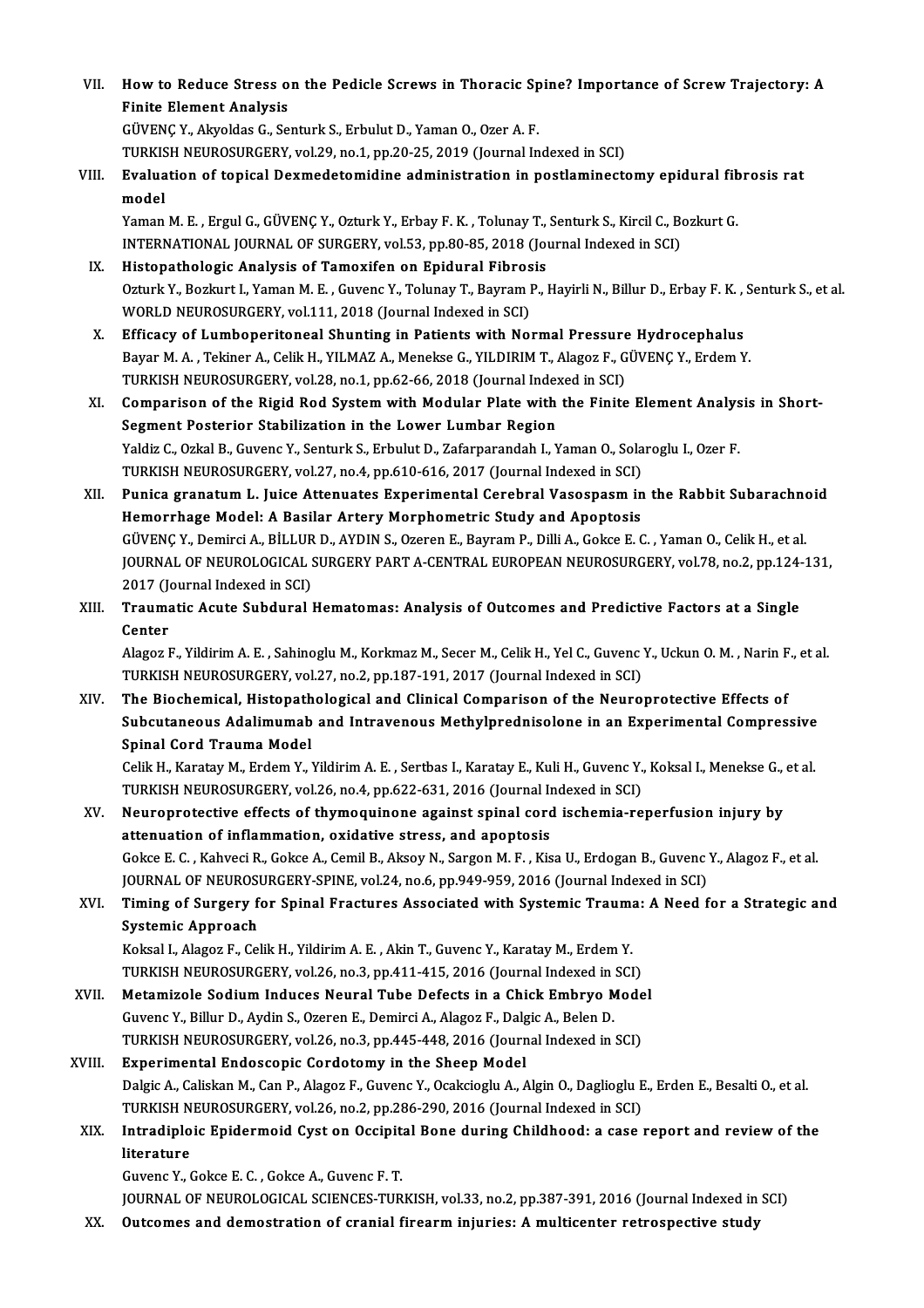Cinar K., Secer M., Alagoz F., Ulutas M., Uckun O. M. , Yildirim A. E. , Gurcay A. G. , Guvenc Y., Celik H., Narin F.<br>ULUSAL TRAVMA VE ACU, CERRAHI DERCISI TURKISH JOURNAL OF TRAUMA & EMERCENCY SURCERY, YO Cinar K., Secer M., Alagoz F., Ulutas M., Uckun O. M. , Yildirim A. E. , Gurcay A. G. , Guvenc Y., Celik H., Narin F.<br>ULUSAL TRAVMA VE ACIL CERRAHI DERGISI-TURKISH JOURNAL OF TRAUMA & EMERGENCY SURGERY, vol.21,<br>ne 4, np 39 Cinar K., Secer M., Alagoz F., Ulutas M., Uckun O. N<br>ULUSAL TRAVMA VE ACIL CERRAHI DERGISI-TU<br>no.4, pp.291-296, 2015 (Journal Indexed in SCI)<br>Piesbemisel and Histopsthelesisel Effects ULUSAL TRAVMA VE ACIL CERRAHI DERGISI-TURKISH JOURNAL OF TRAUMA & EMERGENCY SURGERY, vol.21<br>no.4, pp.291-296, 2015 (Journal Indexed in SCI)<br>XXI. Biochemical and Histopathological Effects of Catechin on Experimental Periphe

no.4, pp.291-296, 2015 (Journal Indexed in SCI)<br>Biochemical and Histopathological Effects of Catechin on Experimental Peripheral Nerve Injurie<br>Yildirim A. E. , Dalgic A., Divanlioglu D., Akdag R., ÇETİNALP N. E. , Alagoz F **Biochemical<br>Yildirim A. E. ,<br>Koksal I., et al.<br>TURKISH NEU** Yildirim A. E. , Dalgic A., Divanlioglu D., Akdag R., ÇETİNALP N. E. , Alagoz F., Helvacioglu F., Take G., Guvenc Y.,<br>Koksal I.. et al.

TURKISH NEUROSURGERY, vol.25, no.3, pp.453-460, 2015 (Journal Indexed in SCI)

- XXII. The effect of flurbiprofen on the development of anencephaly in early stage chicken embryos Ozeren E. Er U. Guvenc Y. Demirci A. Arikok A. T. Senveli E. Ergun R. B. The effect of flurbiprofen on the development of anencephaly in early stage chicken<br>Ozeren E., Er U., Guvenc Y., Demirci A., Arikok A. T. , Senveli E., Ergun R. B.<br>BRITISH JOURNAL OF NEUROSURGERY, vol.29, no.2, pp.265-271,
- Ozeren E., Er U., Guvenc Y., Demirci A., Arikok A. T. , Senveli E., Ergun R. B.<br>BRITISH JOURNAL OF NEUROSURGERY, vol.29, no.2, pp.265-271, 2015 (Journal Indexed in SCI)<br>XXIII. Anti-Adhesion Properties of Contractubex (R) i BRITISH JOURNAL OF NEUF<br>Anti-Adhesion Propertie<br>Histopathological Study<br>Menekse C. Colik H. Erdem Anti-Adhesion Properties of Contractubex (R) in A Rat Laminectomy Model: A Menekse G., Celik H., Erdem Y., Guvenc Y., Cikla U., Kul H., Tekiner A., Caydere M., Bayar M. A.<br>Menekse G., Celik H., Erdem Y., Guvenc Y., Cikla U

Histopathological Study<br>Menekse G., Celik H., Erdem Y., Guvenc Y., Cikla U., Kul H., Tekiner A., Caydere M., Bayar M. A.<br>JOURNAL OF NEUROLOGICAL SCIENCES-TURKISH, vol.32, no.4, pp.708-717, 2015 (Journal Indexed in SCI)<br>An Menekse G., Celik H., Erdem Y., Guvenc Y., Cikla U., Kul H., Tekiner A., Caydere M., Bayar M. A.<br>JOURNAL OF NEUROLOGICAL SCIENCES-TURKISH, vol.32, no.4, pp.708-717, 2015 (Journal Indexed<br>XXIV. An Unusual Complication of Ce

- **JOURNAL OF NEUROL<br>An Unusual Compli**<br>Guvenc Y., Kocadag S.<br>JOUPNAL OF NEUROL An Unusual Complication of Cervical Disc Hernia: Negative-Pressure Pulmonary Edema<br>Guvenc Y., Kocadag S.<br>JOURNAL OF NEUROLOGICAL SCIENCES-TURKISH, vol.32, no.1, pp.213-219, 2015 (Journal Indexed in SCI) Guvenc Y., Kocadag S.<br>JOURNAL OF NEUROLOGICAL SCIENCES-TURKISH, vol.32, no.1, pp.213-219, 2015 (Journal Indexed in SCI)<br>XXV. The Effects of Levetiracetam on Neural Tube Development in the Early Stage of Chick Embryos<br>Cuven
- JOURNAL OF NEUROLOGICAL SCIENCES-TURKISH, vol.32, no.1, pp.213-219, 2015 (Journal Indexed in SCI)<br>The Effects of Levetiracetam on Neural Tube Development in the Early Stage of Chick Embryos<br>Guvenc Y., Dalgic A., Billur D., The Effects of Levetiracetam on Neural Tube Development in the Early St<br>Guvenc Y., Dalgic A., Billur D., Karaoglu D., Aydin S., Daglioglu E., Ozdol C., Nacar O. A<br>TURKISH NEUROSURGERY, vol.23, no.5, pp.617-622, 2013 (Journ Guvenc Y., Dalgic A., Billur D., Karaoglu D., Aydin S., Daglioglu E., Ozdol C., Nacar O. A. , Yildirim A. E. , Belen D.<br>TURKISH NEUROSURGERY, vol.23, no.5, pp.617-622, 2013 (Journal Indexed in SCI)<br>XXVI. Cranial Ossifying TURKISH NEUROSURGERY, vol.23, no.5, pp.617-622, 2013 (Journal Indexed in SCI)
- Cranial Ossifying Fibroma Causing Visual Disorder<br>Hasturk A., Tun K., Guvenc Y., Kaptanoglu E.<br>JOURNAL OF CRANIOFACIAL SURGERY, vol.21, no.3, pp.768-770, 2010 (Journal Indexed in SCI)<br>Extraventricular nourogytoma , roport
- XXVII. Extraventricular neurocytoma report of a case<br>Cemil B., Tun K., Guvenc Y., Ocakcioglu A., Ozen O. **JOURNAL OF CRANIOFACIAL SURGERY, vol.21, no<br>Extraventricular neurocytoma - report of a<br>Cemil B., Tun K., Guvenc Y., Ocakcioglu A., Ozen O.<br>NEUROLOCIA I NEUROCHIBURCIA POLSKA vol.4** NEUROLOGIAINEUROCHIRURGIAPOLSKA,vol.43,no.2,pp.191-194,2009 (Journal Indexed inSCI)

### Articles Published in Other Journals

- rticles Published in Other Journals<br>I. Comparison of the Effectiveness of Anesthesia Methods on Percutaneous Kyphoplasty: Erector<br>Spines Plane Plack Versus Lessi Anesthesia Spinae Plane Block Versus Doct Andreas<br>Spinae Plane Block Versus Local Anesthesia<br>OPHON ERGÜN M. GÜVENG V Comparison of the Effective<br>Spinae Plane Block Versus<br>ORHON ERGÜN M., GÜVENÇ Y.<br>ISTANPUL MEDICAL IQUPNAL Spinae Plane Block Versus Local Anesthesia<br>ORHON ERGÜN M., GÜVENÇ Y.<br>ISTANBUL MEDICAL JOURNAL, vol.23, no.2, pp.149-153, 2022 (Refereed Journals of Other Institutions)
- II. Effects of pirfenidone on experimental head injury in rats ISTANBUL MEDICAL JOURNAL, vol.23, no.2, pp.149-153, 2022 (Refereed Journals of Other Ir<br>Effects of pirfenidone on experimental head injury in rats<br>Bozkurt I., Ozturk Y., GÜNEY G., Arslan B., GÜLBAHAR Ö., GÜVENÇ Y., Senturk INTERNATIONAL JOURNAL OF CLINICAL AND EXPERIMENTAL PATHOLOGY, vol.15, no.1, pp.20-28, 2022 (Journal Indexed in ESCI) Bozkurt I., Ozturk<br>INTERNATIONAL<br>Indexed in ESCI)<br>Conexel Annros INTERNATIONAL JOURNAL OF CLINICAL AND EXP.<br>Indexed in ESCI)<br>III. General Approach to Adult Spinal Deformity<br>Eurok C. Kanagar A. Güyene Y.
- Indexed in ESCI)<br>General Approach to Adult !<br>Kıvrak C., Karagöz A., Güvenç Y.<br>Türk Nörosinurii Derneği Spinel Kıvrak C., Karagöz A., Güvenç Y.<br>Türk Nöroşirurji Derneği Spinal Cerrahi Grubu Bülteni, no.91, pp.50-58, 2021 (National Non-Refereed Journal) Kıvrak C., Karagöz A., Güvenç Y.<br>Türk Nöroşirurji Derneği Spinal Cerrahi Grubu Bülteni, no.91, pp.50-58, 2021 (National Non-Referee<br>IV. THE RESULTS OF EARLY VERSUS LATE SURGERY IN TRAUMATIC CERVICAL FACET JOINT<br>DISLOCA
- Türk Nöroşirurji Derneği Spinal Cerrahi Grubu<br>THE RESULTS OF EARLY VERSUS LATE SU<br>DISLOCATION: A RETROSPECTIVE STUDY<br>Sakar M. Javadov T. Kurrak G. Güvana V. Harm THE RESULTS OF EARLY VERSUS LATE SURGE.<br>DISLOCATION: A RETROSPECTIVE STUDY<br>Sakar M., Javadov T., Kıvrak C., Güvenç Y., Harman F.<br>Journal of Turkish Spinal Surgowy vol 22 no 4 nn 15 DISLOCATION: A RETROSPECTIVE STUDY<br>Sakar M., Javadov T., Kıvrak C., Güvenç Y., Harman F.<br>Journal of Turkish Spinal Surgery, vol.32, no.4, pp.154-159, 2021 (Other Refereed National Journals)<br>Sakne, Bakyik Traymalara Canal V Sakar M., Javadov T., Kıvrak C., Güvenç Y., Harm<br>Journal of Turkish Spinal Surgery, vol.32, no.4,<br>V. Sakro-Pelvik Travmalara Genel Yaklaşım<br>Simsek İ. Kumak G. Güyene Y. Journal of Turkish Spinal Surg<br><mark>Sakro-Pelvik Travmalara (</mark><br>Şimşek İ., Kıvrak C., Güvenç Y.<br>Türk Nönosinurji Donneği Spir
	-

Sakro-Pelvik Travmalara Genel Yaklaşım<br>Şimşek İ., Kıvrak C., Güvenç Y.<br>Türk Nöroşirurji Derneği Spinal Cerrahi Grubu Bülteni, no.88, pp.2-8, 2020 (National Non-Refereed Journal)<br>THE PREVENTION EEEECT OF N. ACETVI CYSTEINE

Şimşek İ., Kıvrak C., Güvenç Y.<br>Türk Nöroşirurji Derneği Spinal Cerrahi Grubu Bülteni, no.88, pp.2-8, 2020 (National Non-Refereed ]<br>VI. THE PREVENTION EFFECT OF N-ACETYLCYSTEINE ON EPIDURAL FIBROSIS IN THE POST-Türk Nöroşirurji Derneği Spinal<br>THE PREVENTION EFFECT O<br>LAMINECTOMY RAT MODEL<br>CÜVENC V. YAMAN M.E., ÖTÜL VI. THE PREVENTION EFFECT OF N-ACETYLCYSTEINE ON EPIDURAL FIBROSIS IN THE POST-<br>LAMINECTOMY RAT MODEL<br>GÜVENÇ Y., YAMAN M. E. , öztürk y., ERGÜL G., ERBAY F. K. , TOLUNAY T., MENEKŞE G., ÖZCAN A. A. , KAPTANOĞLU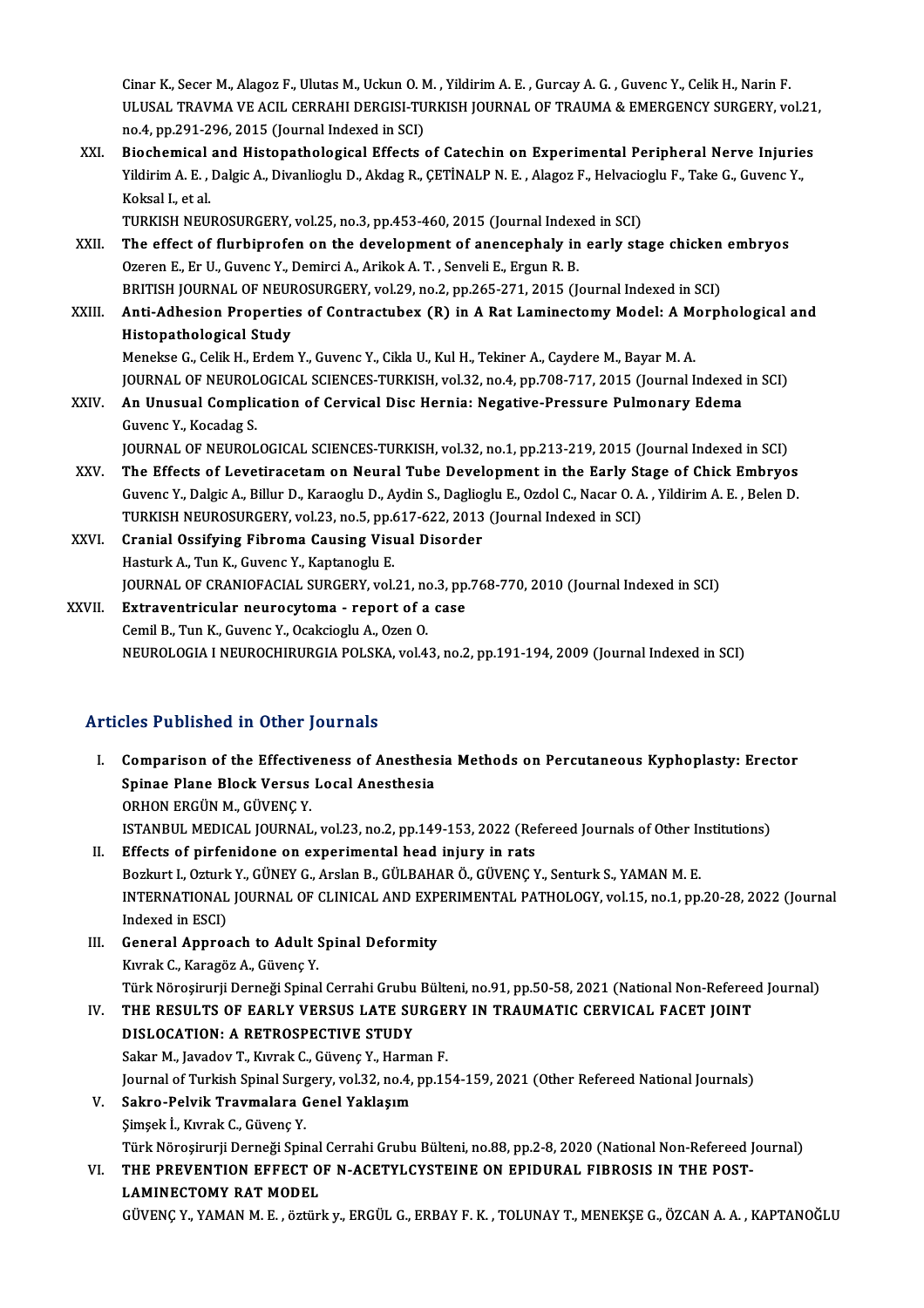E.

| Е.                                                                                                 |
|----------------------------------------------------------------------------------------------------|
| THE JOURNAL OF TURKISH SPINAL SURGERY, vol.29, pp.141-146, 2018 (Other Refereed National Journals) |
| VII. Servikal Spondilotik Miyelopati: Prognoz ve Prognozu Etkileyen Faktörler                      |

- HARMANF.,AYTARM.H. ,GÜVENÇY.,ÇobanoğluM.,KAPTANOĞLUE. Servikal Spondilotik Miyelopati:Prognoz ve Prognozu Etkileyen Faktörler<br>HARMAN F., AYTAR M. H. , GÜVENÇ Y., Çobanoğlu M., KAPTANOĞLU E.<br>Türkiye Klinikleri Nöroşirürji - Özel Konular, vol.8, pp.84-89, 2018 (Other Refereed N HARMAN F., AYTAR M. H. , GÜVENÇ Y., Çobanoğlu M., KAPTANOĞLU E.<br>Türkiye Klinikleri Nöroşirürji - Özel Konular, vol.8, pp.84-89, 2018 (Other Refereed National Journals)<br>VIII. PIRFENIDONE ATTENUE EPIDURALFIBROSIS IN RAT
- Türkiye Klinikleri Nöroşirürji Özel Konular, vol.8, pp.84-89, 2018 (Other Refereed Nat<br>PIRFENIDONE ATTENUE EPIDURALFIBROSIS IN RATS BY SUPPRESSINGTNF-c<br>GÜVENÇ Y., BİLLUR D., BAYRAM P., Öztürk Y., YAMAN M. E. , AYDIN S., PIRFENIDONE ATTENUE EPIDURALFIBROSIS IN RATS BY SUPPRESSINGTNF-α , II<br>GÜVENÇ Y., BİLLUR D., BAYRAM P., Öztürk Y., YAMAN M. E. , AYDIN S., KAPTANOĞLU E.<br>the journal of spinal surgery, vol.29, pp.133-140, 2018 (Other Refere GÜVENÇ Y., BİLLUR D., BAYRAM P., Öztürk Y., YAMAN M. E. , AYDIN<br>the journal of spinal surgery, vol.29, pp.133-140, 2018 (Other Refe<br>IX. Uzak Lateral Yerleşimli Lomber Disk Hernilerine Yaklaşım<br>CÜVENC Y. KAPTANOĞLU F
- the journal of spinal surgery<br>Uzak Lateral Yerleşimli Lo<br>GÜVENÇ Y., KAPTANOĞLU E.<br>Türk Nörosinurii Dergisi vol Uzak Lateral Yerleşimli Lomber Disk Hernilerine Yaklaşım<br>GÜVENÇ Y., KAPTANOĞLU E.<br>Türk Nöroşirurji Dergisi, vol.28, pp.201-205, 2018 (Other Refereed National Journals)<br>Sninal Enstrümantasyonda Boyizyan yaKurtarma Carrabisi GÜVENÇ Y., KAPTANOĞLU E.<br>Türk Nöroşirurji Dergisi, vol.28, pp.201-205, 2018 (Other Refereed<br>X. Spinal Enstrümantasyonda Revizyon veKurtarma Cerrahisi<br>Güyene Y. Harman E. Cobaneğlu M. Kaptaneğlu E.
- X. Spinal Enstrümantasyonda Revizyon veKurtarma Cerrahisi<br>Güvenç Y., Harman F., Çobanoğlu M., Kaptanoğlu E. Spinal Enstrümantasyonda Revizyon veKurtarma Cerrahisi<br>Güvenç Y., Harman F., Çobanoğlu M., Kaptanoğlu E.<br>Tur ki ye Kli nik le ri J Neurosurg, vol.3, pp.375-380, 2017 (Other Refereed National Journals)<br>COK SEVIVEL I VERTERR
- XI. ÇOK SEVİYELİ VERTEBRA KIRIĞI Tur ki ye Kli nik le ri J Neurosurg, vol.3, pp.37<br>**ÇOK SEVİYELİ VERTEBRA KIRIĞI**<br>Özmeriç A., Yurtseven A., Danli N., GÜVENÇ Y.<br>Ankana Fĕt Are Hast Darg (Mad J. Ankana T Ankara Eğt. Arş. Hast. Derg. (Med. J. Ankara Tr. Res. Hosp.), vol.48, pp.91-93, 2015 (Other Refereed National<br>Journals) Özmeriç A., Yurtseven A., Danli N., GÜVENÇ Y. Ankara Eğt. Arş. Hast. Derg. (Med. J. Ankara Tr. Res. Hos<br>Journals)<br>XII. Seizure and Ischemic Attack Following Bee Sting<br>Vintesuer A. Guyane V.
- Journals)<br>Seizure and Ischemic<br>Yurtseven A., Guvenc Y.<br>TURKISH JOURNAL OF I Seizure and Ischemic Attack Following Bee Sting<br>Yurtseven A., Guvenc Y.<br>TURKISH JOURNAL OF NEUROLOGY, vol.21, no.3, pp.138-140, 2015 (Journal Indexed in ESCI)<br>Civeiy Embrivolarında Omurilik Colisim Modoli Yurtseven A., Guvenc Y.<br>TURKISH JOURNAL OF NEUROLOGY, vol.21, no.3, pp.1<br>XIII. Civciv Embriyolarında Omurilik Gelişim Modeli<br>GÜVENC Y., Dalgic A.

TURKISH JOURNAL C<br><mark>Civciv Embriyoları</mark><br>GÜVENÇ Y., Dalgiç A.<br>Türk Nörosirurii Der Civciv Embriyolarında Omurilik Gelişim Modeli<br>GÜVENÇ Y., Dalgiç A.<br>Türk Nöroşirurji Derneği Spinal Cerrahi Grubu Bülteni, no.63, pp.11-15, 2014 (National Non-Refereed Journal)<br>Primer Santral Sinir Sistemil enfomesu Olsu Su

XIV. Primer Santral Sinir SistemiLenfomas›: Olgu Sunumu ileDe¤erlendirme Türk Nöroşirurji Derneği Spinal Cerrahi Grubu<br><mark>Primer Santral Sinir SistemiLenfomas»: Ol</mark><br>Hasturk A., GÜVENÇ Y., Tun K., KAPTANOĞLU E.<br>Türk Nörosirurji Dargisi, vol 20, no 2, np 80, 82. Türk Nöroşirurji Dergisi, vol.20, no.2, pp.80-83, 2010 (Other Refereed National Journals)

#### Books&Book Chapters

ooks & Book Chapters<br>I. Yaşlı Hastayı Enstrumante ederken Dikkaey Edilecek Hususlar: Vida Yerleştirme, Redüksiyon ve<br>Maninülasyanlar wa Book anap<br>Yaşlı Hastayı Ens<br>Manipülasyonlar<br>Güyane V. Harman Yaşlı Hastayı Enstr<br>Manipülasyonlar<br>Güvenç Y., Harman F.<br>in: Yaslanan Omuyga

Mani<mark>pülasyonlar</mark><br>Güvenç Y., Harman F.<br>in: Yaşlanan Omurga, Serkan Şimşek,Ali Dalgıç,Mesut yılmaz,Ahmet dağtekin,Kudret Türeyen,Serdar Işık,Cüneyt<br>temir Eda Güresy Onur yaman Ahmet Gürban Güresy, Editor Türk Nöresinynii De Güvenç Y., Harman F.<br>in: Yaşlanan Omurga, Serkan Şimşek,Ali Dalgıç,Mesut yılmaz,Ahmet dağtekin,Kudret Türeyen,Serdar Işık,Cüneyt<br>temiz,Eda Gürçay,Onur yaman,Ahmet Gürhan Gürçay, Editor, Türk Nöroşirurji Derneği Spinal ve P in: Yaşlanan Omurga, Serkan Şimşek,Ali Dalgıç,Mesut yılmaz,Ahmet dağtı<br>temiz,Eda Gürçay,Onur yaman,Ahmet Gürhan Gürçay, Editor, Türk Nöro<br>Cerrahisi Öğretim ve Eğitim Grubu Yayınları, Ankara, pp.213-219, 2019<br>İntervettebral temiz,Eda Gürçay,Onur yaman,Ahmet Gürhan Gürçay, Editor, Türk Nöroşirurji Derneği Spinal ve Periferik Sinir<br>Cerrahisi Öğretim ve Eğitim Grubu Yayınları, Ankara, pp.213-219, 2019<br>II. İntervertebral Diskin Rejenerasyon Çalış

SönmezÖ.,GüvençY.,HarmanF. İ<mark>ntervertebral Diskin Rejenerasyon Çalışmaları ve Gelecek Tedavideki Yeri</mark><br>Sönmez Ö., Güvenç Y., Harman F.<br>in: Yaşlanan Omurga, Serkan Şimşek,Ali Dalgıç,Mesut yılmaz,Ahmet dağtekin,Kudret türeyen,Serdar Işık,Cüneyt<br>temir

Sönmez Ö., Güvenç Y., Harman F.<br>in: Yaşlanan Omurga, Serkan Şimşek,Ali Dalgıç,Mesut yılmaz,Ahmet dağtekin,Kudret türeyen,Serdar Işık,Cüneyt<br>temiz,Eda Gürçay,Onur Yaman,Ahmet Gürhan Gürçay, Editor, Türk Nöroşirurji Dergisi temiz,Eda Gürçay,Onur Yaman,Ahmet Gürhan Gürçay, Editor, Türk Nöroşirurji Dergisi Spinal ve Periferik Sinir<br>Cerrahisi Eğitim Grubu Yayınları , Ankara, pp.27-33, 2019

- III. 10. Torakal Omurganın Endoskopik Anatomisi KAPTANOĞLUE.,GÜVENÇY.,LAÇİNT., cavadovT.,ERDOĞANO. 10. Torakal Omurganın Endoskopik Anatomisi<br>KAPTANOĞLU E., GÜVENÇ Y., LAÇİN T., cavadov T., ERDOĞAN O.<br>in: Omurgaya Endoskopik Yaklaşımlar, Uzm. Dr. Salim Şentürk, Editor, US AKADEMİ, pp.73-79, 2019<br>Servikal spandilatik mus KAPTANOĞLU E., GÜVENÇ Y., LAÇİN T., cavadov T., ERDOĞAN O.<br>in: Omurgaya Endoskopik Yaklaşımlar, Uzm. Dr. Salim Şentürk, Editor, US AKADEMİ<br>IV. Servikal spondilotik myelopati. Prognoz ve prognozu etkileyen faktörler.<br>Harman
- in: Omurgaya Endoskopik Yaklaşımlar, Uzm. Dr. Salim Şentürk, E<br>Servikal spondilotik myelopati. Prognoz ve prognozu etl<br>Harman F., Aytar M. H. , Güvenç Y., Çobanoğlu M., Kaptanoğlu E.<br>in: Türkiye Klinikleri Servikal dejener Servikal spondilotik myelopati. Prognoz ve prognozu etkileyen faktörler.<br>Harman F., Aytar M. H. , Güvenç Y., Çobanoğlu M., Kaptanoğlu E.<br>in: Türkiye Klinikleri Servikal dejeneratif hastalıklar özel sayısı., Ali Arslantaş, Harman F., Aytar M. H., Güvenç Y., Çobanoğlu M., Kaptanoğlu E. in: Türkiye Klinikleri Servikal dejeneratif hastalıklar özel sayı:<br>Ankara, pp.84-89, 2018<br>V. Anterior Servikal Diskektomi ve Kafes Yerleştirilmesi<br>Güyana V. Harman E. Kaptanağlu E
- Ankara, pp.84-89, 2018<br><mark>Anterior Servikal Diskektomi ve</mark><br>Güvenç Y., Harman F., Kaptanoğlu E.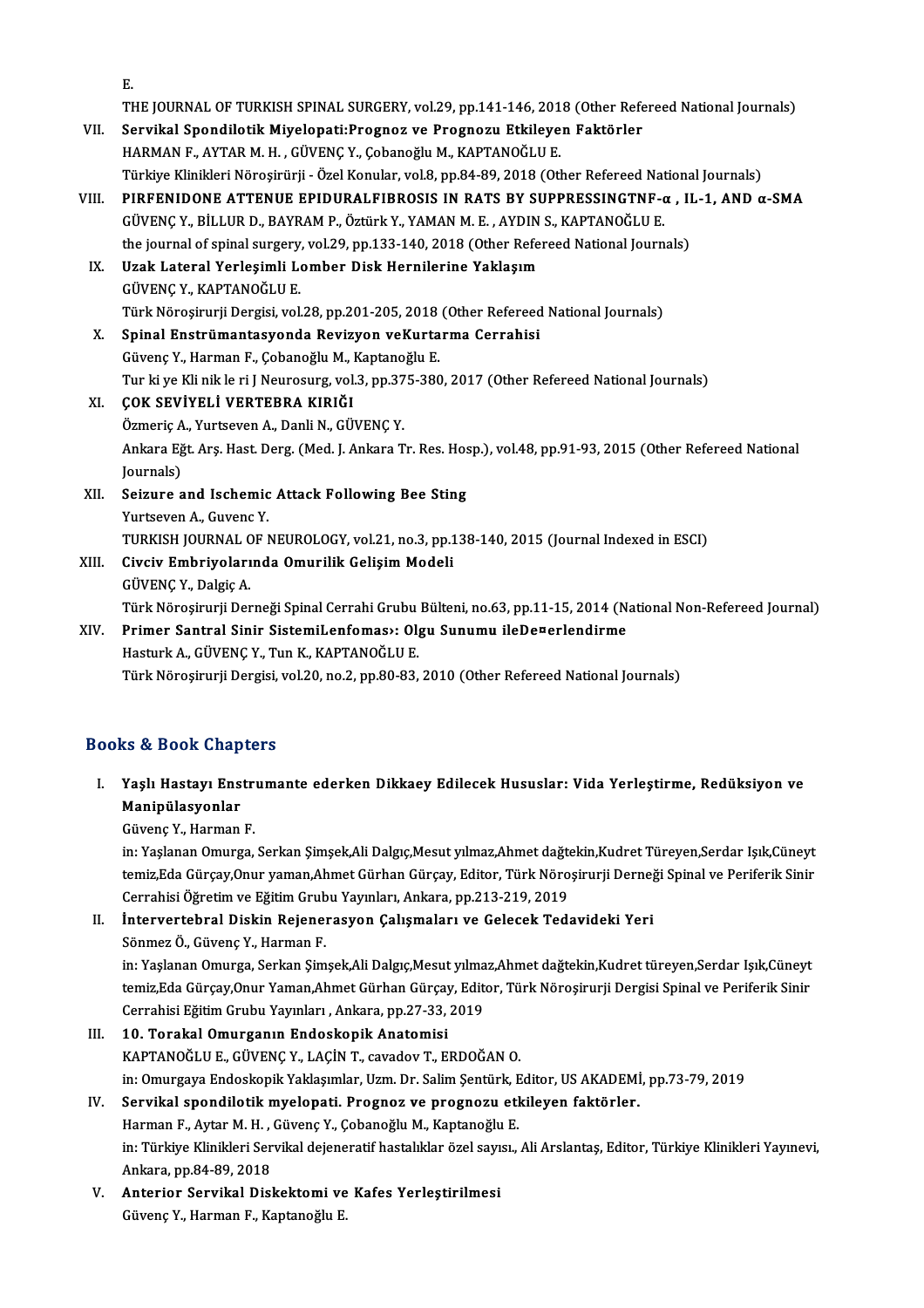in: Servikal ve Torakal Omurganın Dejeneratif Hastalıkları, Kadir Kotil,Cüneyt Temiz,Erkan Kaptanoğlu,Tahsin<br>Erman Öskan Atas Ali Dakus İlkan Salmaz, Editor, Pulus Tasarım ve Mathasalık Hirmatlari San Tis, Ankara, nn i in: Servikal ve Torakal Omurganın Dejeneratif Hastalıkları, Kadir Kotil,Cüneyt Temiz,Erkan Kaptanoğlu,Tahsin<br>Erman,Özkan Ateş,Ali Dalgıç,İlker Solmaz, Editor, Buluş Tasarım ve Matbaacılık Hizmetleri San.Tic., Ankara, pp.22 in: Servikal<br>Erman,Özk<br>227, 2017<br>B. E. Omun Erman,Özkan Ateş,Ali Dalgıç,İlker Solmaz, Editor, I<br>227, 2017<br>VI. B-5 Omurilik Yaralanmasının Patofizyolojisi<br><sup>VAPTANOČULE</sup> CÜVENC Y

## 227, 2017<br>B-5 Omurilik Yaralanması<br>KAPTANOĞLU E., GÜVENÇ Y.<br>in: Omurga ve Omurilik Cerre

KAPTANOĞLU E., GÜVENÇ Y.<br>in: Omurga ve Omurilik Cerrahisinde Tanı El Kitabı, Ali Dalgıç, Cüneyt Temiz, Kadir Kotil, Erkan Kaptanoğlu, Özkan KAPTANOĞLU E., GÜVENÇ Y.<br>in: Omurga ve Omurilik Cerrahisinde Tanı El Kitabı, Ali Dalgıç, Cüneyt Temiz, Kadir Kotil, Erkan Kaptanoğlu, Özkan<br>Ateş,Tahsin Erman, İlker Solmaz, Editor, Buluş Tasarım ve Matbaacılık Hizmetleri S

### VII. Chapter 8. Management of Recurrent Lumbar Disc Herniation<br>GÜVENC Y. Ateş,Tahsin<br>Chapter 8<br>GÜVENÇ Y.

in: Degenerative Traumatic and Infectious Lumbar Spinal Pathology Diagnosis and Treatment 2 Volume Set, GÜVENÇ Y.<br>in: Degenerative Traumatic and Infectious Lumbar Spinal Pathology Diagnosis and Treatment 2 Volume Set,<br>Alessandro Landi, Vincenza Maiola and Fabrizio Gregori, Editor, Nova Science Publishers, New-York, pp.79-90, in: De<sub>l</sub><br>Alessa<br>2017<br>Perif*e* Alessandro Landi, Vincenza Maiola and Fabrizio Gregori, Editor, Nova Science Publishers, New-<br>2017<br>VIII. Periferik Sinir ve Pleksus Cerrahisinde İntraoperatif Nöromonitirizasyon Kullanımı<br>Cüyene Y

## 2017<br>Periferik Sinir ve Pleksus Cerrahisinde İntraoperatif Nöromonitirizasyon Kullanımı<br>Güvenç Y. Periferik Sinir ve Pleksus Cerrahisinde İntraoperatif Nöromonitirizasyon Kullanımı<br>Güvenç Y.<br>in: Omurga ve Omurilik Cerrahisinde İntraoperatif Nöromonitirizasyon, Zinnuroğlu Murat,Emmez Hakan,Dalgıç Ali,<br>Editor Pulue Teser

Güvenç Y.<br>in: Omurga ve Omurilik Cerrahisinde İntraoperatif Nöromonitirizasyon, 2<br>Editor, Buluş Tasarım ve Matbbacılık Hiz.Ltd., Ankara, pp.101-107, 2015<br>İn Situ Füryen ve Hemionifizyedesı: Endikasyon teknik ve serrek Editor, Buluş Tasarım ve Matbbacılık Hiz Ltd., Ankara, pp.101-107, 2015

### IX. İn-Situ Füzyon ve Hemiepifizyodez: Endikasyon,teknik ve cerrahi sonuçları

İn-Situ Füzyon ve Hemiepifizyodez: Endikasyon,teknik ve cerrahi sonuçları<br>GÜVENÇ Y., KARATAY M., Dalbayrak S.<br>in: Spinal Deformiteler, Yaman Onur,Dalbayrak Sedat, Kaptanoğlu Erkan, Şimşek Serkan, Ateş Özkan, Dalgıç Ali,<br>Ed GÜVENÇ Y., KARATAY M., Dalbayrak S.<br>in: Spinal Deformiteler, Yaman Onur,Dalbayrak Sedat, Kaptanoğlu Erkan, Şimşek Ser<br>Editor, Buluş Tasarım ve Matbaacılık Hizmetleri San. Tic., Ankara, pp.169-175, 2015<br>Conatik ve Maleküler in: Spinal Deformiteler, Yaman On<br>Editor, Buluş Tasarım ve Matbaac<br>X. Genetik ve Moleküler Biyoloji<br>CÜVENC V. ATALAV B Editor, Buluş Tasarım ve Matbaacılık Hizmetleri San. Tic., Ankara, pp.169-175, 2015<br>X. Genetik ve Moleküler Biyoloji<br>GÜVENÇ Y., ATALAY B.

- -

Genetik ve Moleküler Biyoloji<br>GÜVENÇ Y., ATALAY B.<br>in: Omurga ve Omurilik Tümörleri, Dalbayrak Sedat, Kaptanoğlu Erkan, Şimşek Serkan, Ateş Özkan,Dalgıç Ali, Editor,<br>Pulus Tasarımye Mathaasılık Hizmetleri San Tis, Ankara, GÜVENÇ Y., ATALAY B.<br>in: Omurga ve Omurilik Tümörleri, Dalbayrak Sedat, Kaptanoğlu Erkan,<br>Buluş Tasarımve Matbaacılık Hizmetleri San.Tic., Ankara, pp.8-20, 2014

# Bulus Tasarimve Malbaaclik Hizmelleri San,Tic., Ankara, pp.8-20, 2014<br>Refereed Congress / Symposium Publications in Proceedings

- efereed Congress / Symposium Publications in Proceedings<br>I. Aynı hastada farklı bölgeye ikinci spinal kord stimülatörü (SCS) uygulaması.<br>Haynan E. Sansan S. Güyane V. Althulut E. Harman F., Şencan S., Güvenç Y., Akbulut F. Aynı hastada farklı bölgeye ikinci spinal kord stimülatörü (SCS) uygulaması.
- Harman F., Şencan S., Güvenç Y., Akbulut F.<br>Türk Nöroşirurji Derneği 34. bilimsel Kongresi, 30 September 2021<br>II. Enfektif endokardite bağlı gelişen torakal apse, akut çökme kırığı ve parapleji olgusu.<br>Harman E. Güvene Türk Nöroşirurji Derneği 34. bilimsel Kongresi, 30 September 2021<br>Enfektif endokardite bağlı gelişen torakal apse, akut çökme kırığı ve parapl<br>Harman F., Güvenç Y., Karagöz A., Laçin T.<br>Türk Nöroşirurji Derneği 34. bilimse Enfektif endokardite bağlı gelişen torakal apse, akut çökme kırığı ve paraplı<br>Harman F., Güvenç Y., Karagöz A., Laçin T.<br>Türk Nöroşirurji Derneği 34. bilimsel Kongresi, İstanbul, Turkey, 30 September 2021<br>Antarian sarvikal Harman F., Güvenç Y., Karagöz A., Laçin T.<br>Türk Nöroşirurji Derneği 34. bilimsel Kongresi, İstanbul, Turkey, 30 September 2021<br>III. Anterior servikal cerrahiden yirmi sene sonra servikal plağın özefagustan girerek barsakla
- Türk Nöroşirurji Derneği 34. bilimsel Kongresi, İstanbul, Turke<br>Anterior servikal cerrahiden yirmi sene sonra servikal<br>atılması ve bir yıl sonra gelişen özefagus fistülü tamiri.<br>Harman E. Güyene V. Karagöz A. Simsek İ. Las Anterior servikal cerrahiden yirmi sene sonra<br>atılması ve bir yıl sonra gelişen özefagus fistü<br>Harman F., Güvenç Y., Karagöz A., Şimşek İ., Laçin T.<br>Türk Nörosinurii Derneği 34 bilimsel Kongresi 30 S atılması ve bir yıl sonra gelişen özefagus fistülü tamiri.<br>Harman F., Güvenç Y., Karagöz A., Şimşek İ., Laçin T.<br>Türk Nöroşirurji Derneği 34. bilimsel Kongresi, 30 September 2021
- IV. Investigation Of Cel Behavior On The 3D-Printed Neural Scaffolds By Electrical Stimulation Türk Nöroşirurji Derneği 34. bilimsel Kongresi, 30 September 2021<br>Investigation Of Cell Behavior On The 3D-Printed Neural Scaffolds By Electrical Stimulation<br>BEDİR T., ULAĞ S., AYDOĞAN K., ŞAHİN A., YILMAZ B., GÜVENÇ Y., B Investigation Of Cell Behavior On The 3D-Printed Neural Scaffolds By Electrical Stimulation<br>BEDİR T., ULAĞ S., AYDOĞAN K., ŞAHİN A., YILMAZ B., GÜVENÇ Y., BOZLAR M., GÜNDÜZ O., ÜSTÜNDAĞ C. B.<br>5th International Congress On BEDİR T., ULAĞ S., AYDOČ<br>5th International Congres<br>PTC2021), 03 June 2021<br>Treatment entions for 5th International Congress On 3d Printing (Additive Manufacturing) Technologies And Digital Industry (3D-<br>PTC2021), 03 June 2021<br>V. Treatment options for Failed Back Syndrome<br>GÜVENC Y. PTC2021), 03 June 2021
- Treatment options for Failed Back Syndrome<br>GÜVENÇ Y.<br>Bosna-Hersek- Türkiye Spine Meeting, Saraybosna, Bosnia And Herzegovina, 21 December 2019<br>How I do.it? Unilateral Annosches to Lomber Stanesis GÜVENÇ Y.<br>Bosna-Hersek- Türkiye Spine Meeting, Saraybosna, Bosnia An<br>VI. How I do it? Unilateral Aproaches to Lomber Stenosis<br>CÜVENC V
- Bosna-Hers<br>How I do<br>GÜVENÇ Y.<br>1 et Ulresine How I do it? Unilateral Aproaches to Lomber Stenos<br>GÜVENÇ Y.<br>1.st Ukraine-Turkey Spine Meeting, 8 - 09 November 2019<br>Maningamualasel sannası gelişan lamban kifaz dafaı

GÜVENÇ Y.<br>1.st Ukraine-Turkey Spine Meeting, 8 - 09 November 2019<br>VII. Meningomyelosel sonrası gelişen lomber kifoz deformitesinde vertebral kolon rezeksiyonu ile<br>postarior anatayyonu fasyonu Carrabi takışlı 1.st Ukraine-Turkey Spine Meeting, 8 - 09 November 2019<br>Meningomyelosel sonrası gelişen lomber kifoz defo<br>posterior enstrumantasyon: Cerrahi teknik.<br>GÜVENÇ Y., HARMAN F. Meningomyelosel soı<br>posterior enstruman<br>GÜVENÇ Y., HARMAN F.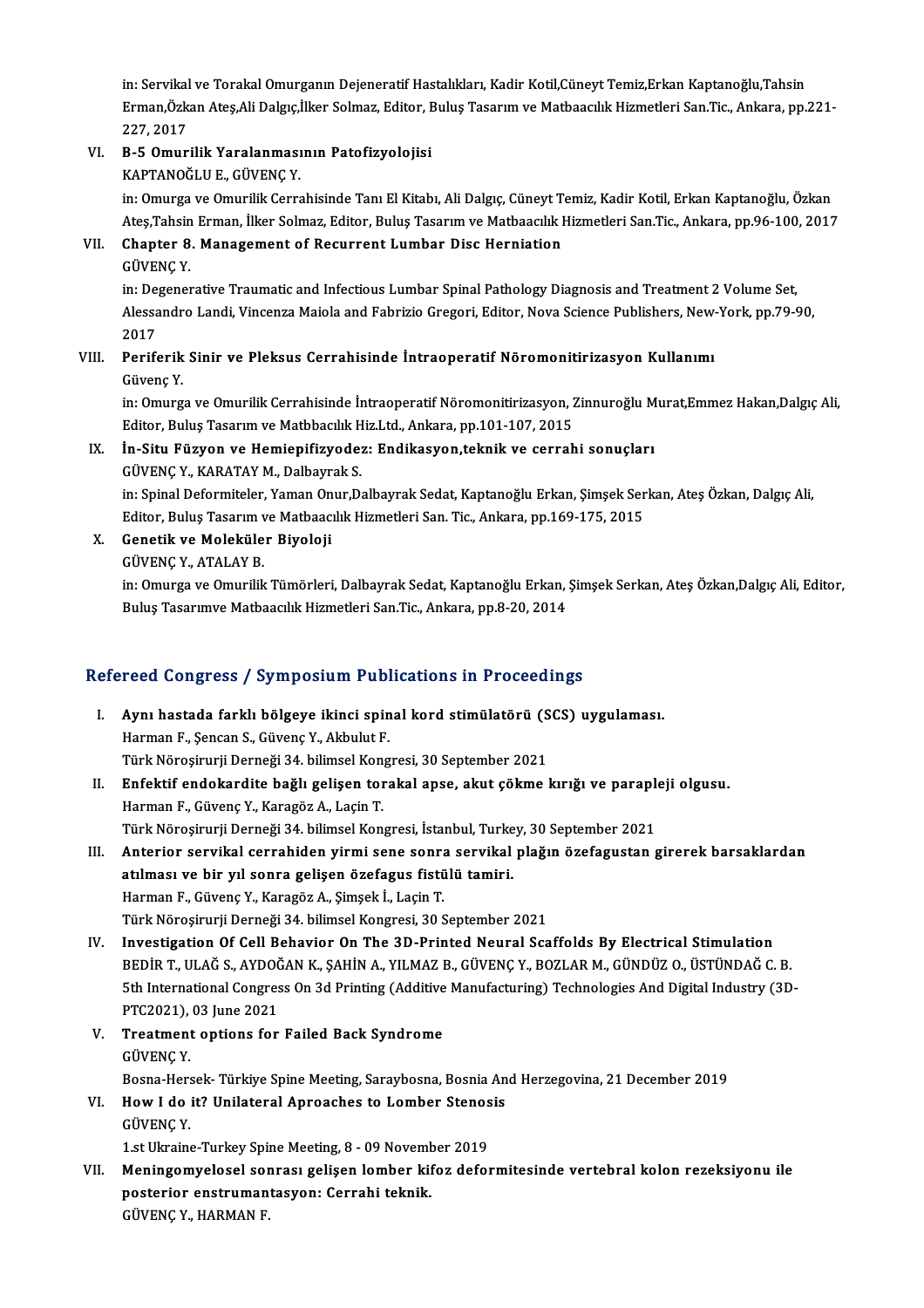| VIII.  | Türk Nöroşirurji Derneği SPSCG Yaşlanan Omurga Sempozyumu, Turkey, 31 October - 03 November 2019, vol.29<br>Meningomyelosel Sonrası Gelişen Lomber Kifoz Deformitesinde Vertebral Kolon Rezeksiyonu |
|--------|-----------------------------------------------------------------------------------------------------------------------------------------------------------------------------------------------------|
|        | İlePosterior Enstrumantasyon: Cerrahisi Teknik                                                                                                                                                      |
|        | Güvenç Y., Harman F.                                                                                                                                                                                |
|        | Yaşlanan Omurga Sempozyumu, Antalya, Turkey, 31 October - 03 November 2019, vol.29, no.3, pp.17-18                                                                                                  |
| IX.    | FASET DISLOKASYONUNA YOL AÇAN SERVIKAL TRAVMA OLGULARININ RETROSPEKTIF OLARAK                                                                                                                       |
|        | <b>INCELENMESI</b>                                                                                                                                                                                  |
|        | Erdoğan O., Cavadov T., Sönmez Ö., Oğlin V., Güvenç Y., Harman F.                                                                                                                                   |
|        |                                                                                                                                                                                                     |
|        | Türk Nöroşirürji Derneği 33. Bilimsel Kongresi, Antalya, Turkey, 11 - 14 April 2019, vol.29, pp.204-205<br>AYNI SEVİYEDE UZAK LATERAL VE DİSTAL FORAMİNAL SEKESTRE DİSK HERNİSİ: RADYOLOJİK         |
| X.     | KONFÜZYONU NASIL ÖNLERİZ?                                                                                                                                                                           |
|        | Harman F., Erdoğan O., Güvenç Y., Cavadov T.                                                                                                                                                        |
|        |                                                                                                                                                                                                     |
|        | Türk Nöroşirürji Derneği 33. Bilimsel Kongresi, Antalya, Turkey, 11 - 14 April 2019, vol.29, pp.391                                                                                                 |
| XI.    | Geç dönemde opere edilen, aynı anda farklı hemisferlerde izlenen serebellar hematom ve serebellar                                                                                                   |
|        | enfarkt olgusu                                                                                                                                                                                      |
|        | Guliyev A., AKBULUT F., GÜVENÇ Y., HARMAN F.                                                                                                                                                        |
|        | Türk Nöroşirji Derneği 33. Bilimsel Kongresi, Turkey, 11 - 14 April 2019                                                                                                                            |
| XII.   | Faset dislokasyonuna yol açan servikal travma olgularının retrospektif olarak incelenmesi<br>ERDOĞAN O., Cavadov T., SÖNMEZ Ö., OĞLİN V., GÜVENÇ Y., HARMAN F.                                      |
|        |                                                                                                                                                                                                     |
|        | Türk Nöroşirurji Derneği 33. Bilimsel Kongresi, Turkey, 11 - 14 April 2019<br>ÇOCUKTA OKUL MASASI İLE PENETREN KAFA TRAVMASI OLGUSU                                                                 |
| XIII.  |                                                                                                                                                                                                     |
|        | Güvenç Y., Niftaliyev S., Guliyev A., Harman F.<br>Türk Nöroşirürji Derneği 33. Bilimsel Kongresi, Antalya, Turkey, 11 - 14 April 2019, vol.29, pp.393                                              |
|        | Torakal spinal kanalın ortasından geçen ve nörolojik defisite neden olmayan delici alet yaralanması.                                                                                                |
| XIV.   | AKBULUT F., PINAR E., Cavadov T., GÜVENÇ Y., HARMAN F.                                                                                                                                              |
|        | Türk Nöroşirji Derneği 33. Bilimsel Kongresi, Turkey, 11 - 14 April 2019                                                                                                                            |
| XV.    | SERVİKAL DEJENERATİF SPONDİLOZLU HASTALARDA MİNÖR TRAVMA SONRASI GELİŞEN                                                                                                                            |
|        | <b>KUADRİPLEJİ</b>                                                                                                                                                                                  |
|        | Güvenç Y., Akbulut F., Guliyev A., Harman F.                                                                                                                                                        |
|        | Türk Nöroşirürji Derneği 33. Bilimsel Kongresi, Antalya, Turkey, 11 - 14 April 2019, vol.29, pp.391                                                                                                 |
| XVI.   | Varfarin kullanımına bağlı spinal subdural hematom.                                                                                                                                                 |
|        | Cavadov T., ERDOĞAN O., PINAR E., GÜVENÇ Y., ÇİNÇİN A. A., HARMAN F.                                                                                                                                |
|        | Türk Nöroşirji Derneği 33. Bilimsel Kongresi, Turkey, 11 - 14 April 2019                                                                                                                            |
| XVII.  | Konus medüllaris metastazı: Olgu sunumu.                                                                                                                                                            |
|        | Güvenç Y., Akbulut F., Guliyev A., Harman F.                                                                                                                                                        |
|        | Türk Nöroşirji Derneği 33. Bilimsel Kongresi, Antalya, Turkey, 11 - 14 April 2019, pp.390                                                                                                           |
| XVIII. | GEÇ DÖNEMDE OPERE EDİLEN, AYNI ANDA FARKLI HEMİSFERLERDE İZLENEN SEREBELLAR                                                                                                                         |
|        | HEMATOM VE SEREBELLAR ENFARKT OLGUSU                                                                                                                                                                |
|        | Guliyev A., Akbulut F., Güvenç Y., Harman F.                                                                                                                                                        |
|        | Türk Nöroşirürji Derneği 33. Bilimsel Kongresi, Antalya, Turkey, 11 - 14 April 2019, vol.29, pp.395                                                                                                 |
| XIX.   | Brown-Sequard sendromu ile seyreden spontan servikal epidural hematom olgusu.                                                                                                                       |
|        | Cavadov T, ERDOĞAN O, GÜVENÇ Y, HARMAN F.                                                                                                                                                           |
|        | Türk Nöroşirji Derneği 33. Bilimsel Kongresi, Turkey, 11 - 14 April 2019                                                                                                                            |
| XX.    | Atlantoaksiyel dislokasyona sebep olan spondilometafizyel displazi olgusu.                                                                                                                          |
|        | Şahin Y., Çekiç E., Güvenç Y., Harman F.                                                                                                                                                            |
|        | Türk Nöroşir. Der. 33. Bilimsel Kongresi, Antalya, Turkey, 11 - 14 April 2019                                                                                                                       |
| XXI.   | TORAKAL SPİNAL KANALIN ORTASINDAN GEÇEN VE NÖROLOJİK DEFİSİTE NEDEN OLMAYAN DELİCİ                                                                                                                  |
|        | ALET YARALANMASI                                                                                                                                                                                    |
|        | Akbulut F., Pinar E., Cavadov T., Güvenç Y., Harman F.                                                                                                                                              |
|        | Türk Nöroşirürji Derneği 33. Bilimsel Kongresi, Antalya, Turkey, 11 - 14 April 2019, vol.29, pp.383                                                                                                 |
| XXII.  | BROWN-SEQUARD SENDROMU İLE SEYREDEN SPONTAN SERVİKAL EPİDURAL HEMATOM OLGUSU                                                                                                                        |
|        |                                                                                                                                                                                                     |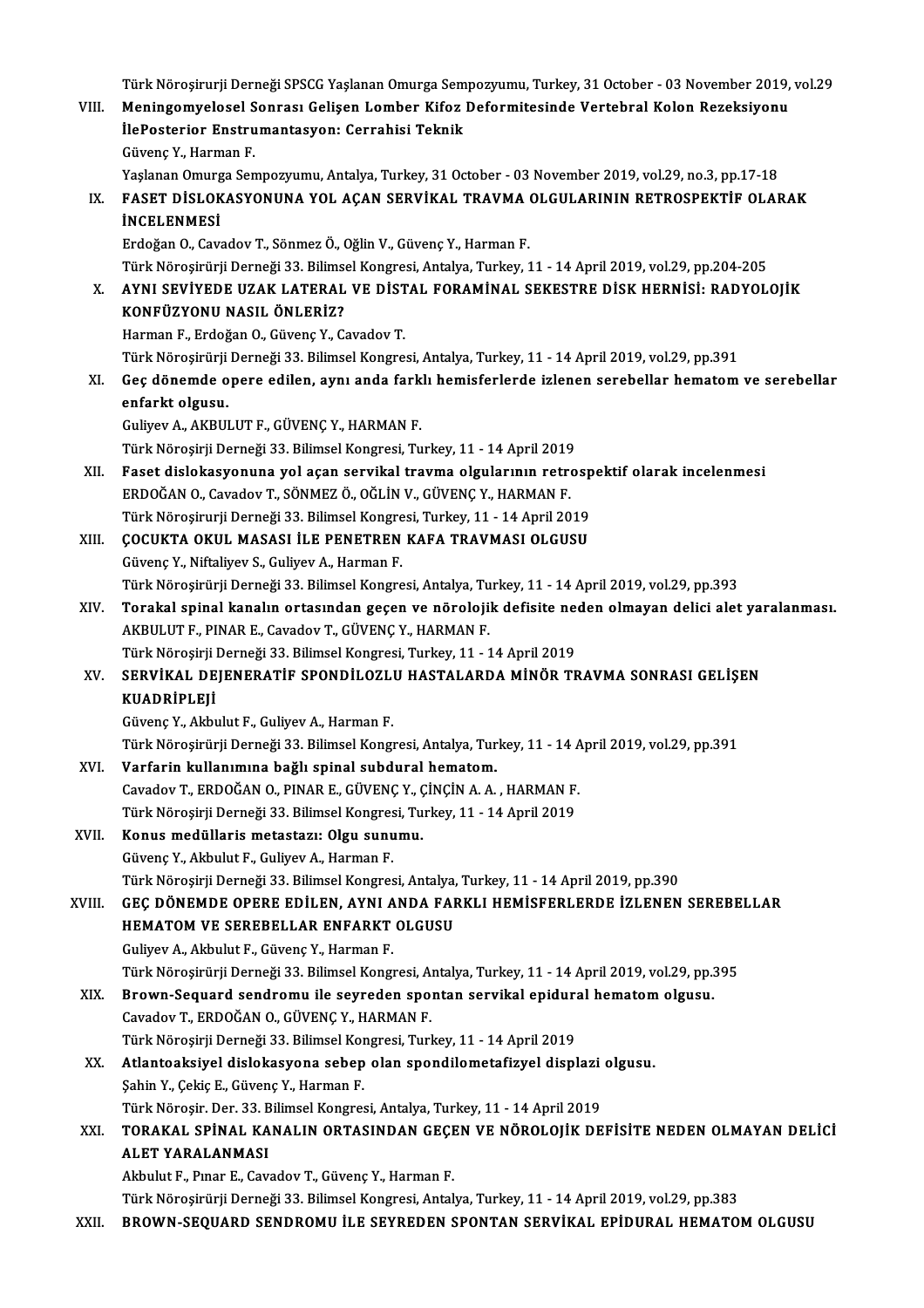| Cavadov T., Erdoğan O., Güvenç Y., Harman F.<br>Türk Nöroşirürji Derneği 33. Bilimsel Kongresi, Antalya, Turkey, 11 - 14 April 2019, vol.29, pp.381<br>Çocukta okul masası ile penetran kafa travması olgusu.<br>XXIII.<br>GÜVENÇ Y., Niftaliyev S., Guliyev A., HARMAN F.<br>Türk Nöroşirji Derneği 33. Bilimsel Kongresi, Turkey, 11 - 14 April 2019<br>XXIV.<br>HARMAN F., ERDOĞAN O., GÜVENÇ Y., Cavadov T.<br>Türk Nöroşirurji Derneği 33. Bilimsel Kongresi, Turkey, 11 - 14 April 2019<br>VARFARİN KULLANIMINA BAĞLI SPONTAN SPİNAL SUBDURAL HEMATOM<br>XXV.<br>Cavadov T., Pınar E., Erdoğan O., Güvenç Y., Çinçin A. A., Harman F.<br>Türk Nöroşirürji Derneği 33. Bilimsel Kongresi, Antalya, Turkey, 11 - 14 April 2019, vol.29, pp.382<br>Spondilodiskit vakasında minimal invazif olarak, skopi eşliğinde pedikülden girilerek disk<br>XXVI.<br>mesafesinden biopsi alınması.<br>ŞAHİN Y., HARMAN F., GÜVENÇ Y.<br>Türk Nöroşirji Derneği 33. Bilimsel Kongresi, Turkey, 11 - 14 April 2019<br>Servikal dejeneratif spondilozlu hastalarda minör travma sonrası gelişen kuadripleji.<br>XXVII.<br>GÜVENÇ Y., AKBULUT F., Guliyev A., HARMAN F.<br>Türk Nöroşirji Derneği 33. Bilimsel Kongresi, Turkey, 11 - 14 April 2019<br>KONUS MEDÜLLARİS METASTAZI: OLGU SUNUMU<br>Güvenç Y.<br>Türk Nöroşirürji Derneği 33. Bilimsel Kongresi,, Antalya, Turkey, 11 - 14 April 2019, vol.29, pp.390<br>SPONDİLODİSKİT VAKASINDA MİNİMAL İNVAZİF OLARAK, SKOPİ EŞLİĞİNDE PEDİKÜLDEN<br>XXIX.<br>GIRILEREK DISK MESAFESINDEN BIYOPSI ALINMASI<br>Şahin Y., Harman F., Güvenç Y.<br>Türk Nöroşirürji Derneği 33. Bilimsel Kongresi, Antalya, Turkey, 11 - 14 April 2019, vol.29, pp.269<br>ATLANTOAKSIYEL DISLOKASYONA SEBEP OLAN SPONDILOMETAFIZYEL DISPLAZI OLGUSU<br>XXX.<br>SAHIN Y, CEKİÇ E, GÜVENÇ Y, HARMAN F.<br>Türk Nöroşirürji Derneği 33. Bilimsel Kongresi, Turkey, 11 - 14 April 2019, vol.29<br>Sakrumda dev bening kemik tümöründe subtotal sakrektomi: Olgu sunumu<br><b>XXXI</b><br>Kaptanoğlu E., Güvenç Y., Harman F., Akbulut F.<br>Türk Nöroşirurji Derneği SPSCG Spinal Cerrahide Komplikasyonlar Sempozyum, Muğla, Turkey, 26 - 29 September<br>2018<br>Omurilik Yaralanmasında Travma Sonrası Erken Dönmede Uygulanan Düşük Doz İyonize Radyasyon<br>XXXII.<br>ve Eritropoetinin Sekonder Hasarın Önlenmesinde Etkisinin İncelenmesi<br>Kaptanoğlu E., Güvenç Y., Bozkurt S., Atasoy B. M., Şahin A., Harman F.<br>Suisid Nedenli Yüksekten Atlama ve Kaza Nedenli Yüksekten Düşme Sonrası Oluşan Vertebra<br>Fraktürlü Hastalarda Tedavi Yaklaşım Farklılıkları<br><b>GÜVENÇ Y</b><br>spinal cord trauma<br>KAPTANOĞLU E., ATASOY B. M., BOZKURT S., GÜVENÇ Y., ertuğrul p., sürücü s.<br><b>XXXV</b><br>In Spinal Cord Trauma<br>KAPTANOĞLU E., ATASOY B. M., BOZKURT S., GÜVENÇ Y., Pinar E., ŞAHİN A.<br>10 th International Symposium of Clinical and Applied Anatomy, Russia, 13 - 16 September 2018<br>Post Traumatic Use of Erythropoietin and Low Dose Ionising Radiation to Prevent Secondary<br>Damage in Spinal Cord Trauma<br>KAPTANOĞLU E., ATASOY B. M., BOZKURT S., GÜVENÇ Y., PINAR E., ŞAHİN A., SÜRÜCÜ H. S. |                                                                                                              |
|-----------------------------------------------------------------------------------------------------------------------------------------------------------------------------------------------------------------------------------------------------------------------------------------------------------------------------------------------------------------------------------------------------------------------------------------------------------------------------------------------------------------------------------------------------------------------------------------------------------------------------------------------------------------------------------------------------------------------------------------------------------------------------------------------------------------------------------------------------------------------------------------------------------------------------------------------------------------------------------------------------------------------------------------------------------------------------------------------------------------------------------------------------------------------------------------------------------------------------------------------------------------------------------------------------------------------------------------------------------------------------------------------------------------------------------------------------------------------------------------------------------------------------------------------------------------------------------------------------------------------------------------------------------------------------------------------------------------------------------------------------------------------------------------------------------------------------------------------------------------------------------------------------------------------------------------------------------------------------------------------------------------------------------------------------------------------------------------------------------------------------------------------------------------------------------------------------------------------------------------------------------------------------------------------------------------------------------------------------------------------------------------------------------------------------------------------------------------------------------------------------------------------------------------------------------------------------------------------------------------------------------------------------------------------------------------------------------------------------------------------------------------------------------------------------------------------------------------------------------------------------------------------------------------------------------------------------------------------------------------------------------------------------------------------------------------------------------------------------------------------------------------------------------|--------------------------------------------------------------------------------------------------------------|
|                                                                                                                                                                                                                                                                                                                                                                                                                                                                                                                                                                                                                                                                                                                                                                                                                                                                                                                                                                                                                                                                                                                                                                                                                                                                                                                                                                                                                                                                                                                                                                                                                                                                                                                                                                                                                                                                                                                                                                                                                                                                                                                                                                                                                                                                                                                                                                                                                                                                                                                                                                                                                                                                                                                                                                                                                                                                                                                                                                                                                                                                                                                                                           |                                                                                                              |
|                                                                                                                                                                                                                                                                                                                                                                                                                                                                                                                                                                                                                                                                                                                                                                                                                                                                                                                                                                                                                                                                                                                                                                                                                                                                                                                                                                                                                                                                                                                                                                                                                                                                                                                                                                                                                                                                                                                                                                                                                                                                                                                                                                                                                                                                                                                                                                                                                                                                                                                                                                                                                                                                                                                                                                                                                                                                                                                                                                                                                                                                                                                                                           |                                                                                                              |
|                                                                                                                                                                                                                                                                                                                                                                                                                                                                                                                                                                                                                                                                                                                                                                                                                                                                                                                                                                                                                                                                                                                                                                                                                                                                                                                                                                                                                                                                                                                                                                                                                                                                                                                                                                                                                                                                                                                                                                                                                                                                                                                                                                                                                                                                                                                                                                                                                                                                                                                                                                                                                                                                                                                                                                                                                                                                                                                                                                                                                                                                                                                                                           |                                                                                                              |
|                                                                                                                                                                                                                                                                                                                                                                                                                                                                                                                                                                                                                                                                                                                                                                                                                                                                                                                                                                                                                                                                                                                                                                                                                                                                                                                                                                                                                                                                                                                                                                                                                                                                                                                                                                                                                                                                                                                                                                                                                                                                                                                                                                                                                                                                                                                                                                                                                                                                                                                                                                                                                                                                                                                                                                                                                                                                                                                                                                                                                                                                                                                                                           |                                                                                                              |
| XXVIII.<br>XXXIII.<br><b>XXXIV</b><br>XXXVI.                                                                                                                                                                                                                                                                                                                                                                                                                                                                                                                                                                                                                                                                                                                                                                                                                                                                                                                                                                                                                                                                                                                                                                                                                                                                                                                                                                                                                                                                                                                                                                                                                                                                                                                                                                                                                                                                                                                                                                                                                                                                                                                                                                                                                                                                                                                                                                                                                                                                                                                                                                                                                                                                                                                                                                                                                                                                                                                                                                                                                                                                                                              |                                                                                                              |
|                                                                                                                                                                                                                                                                                                                                                                                                                                                                                                                                                                                                                                                                                                                                                                                                                                                                                                                                                                                                                                                                                                                                                                                                                                                                                                                                                                                                                                                                                                                                                                                                                                                                                                                                                                                                                                                                                                                                                                                                                                                                                                                                                                                                                                                                                                                                                                                                                                                                                                                                                                                                                                                                                                                                                                                                                                                                                                                                                                                                                                                                                                                                                           | Aynı seviyede uzak lateral ve distal foraminal disk hernisi: Radyolojik konfüzyonu nasıl önleriz             |
|                                                                                                                                                                                                                                                                                                                                                                                                                                                                                                                                                                                                                                                                                                                                                                                                                                                                                                                                                                                                                                                                                                                                                                                                                                                                                                                                                                                                                                                                                                                                                                                                                                                                                                                                                                                                                                                                                                                                                                                                                                                                                                                                                                                                                                                                                                                                                                                                                                                                                                                                                                                                                                                                                                                                                                                                                                                                                                                                                                                                                                                                                                                                                           |                                                                                                              |
|                                                                                                                                                                                                                                                                                                                                                                                                                                                                                                                                                                                                                                                                                                                                                                                                                                                                                                                                                                                                                                                                                                                                                                                                                                                                                                                                                                                                                                                                                                                                                                                                                                                                                                                                                                                                                                                                                                                                                                                                                                                                                                                                                                                                                                                                                                                                                                                                                                                                                                                                                                                                                                                                                                                                                                                                                                                                                                                                                                                                                                                                                                                                                           |                                                                                                              |
|                                                                                                                                                                                                                                                                                                                                                                                                                                                                                                                                                                                                                                                                                                                                                                                                                                                                                                                                                                                                                                                                                                                                                                                                                                                                                                                                                                                                                                                                                                                                                                                                                                                                                                                                                                                                                                                                                                                                                                                                                                                                                                                                                                                                                                                                                                                                                                                                                                                                                                                                                                                                                                                                                                                                                                                                                                                                                                                                                                                                                                                                                                                                                           |                                                                                                              |
|                                                                                                                                                                                                                                                                                                                                                                                                                                                                                                                                                                                                                                                                                                                                                                                                                                                                                                                                                                                                                                                                                                                                                                                                                                                                                                                                                                                                                                                                                                                                                                                                                                                                                                                                                                                                                                                                                                                                                                                                                                                                                                                                                                                                                                                                                                                                                                                                                                                                                                                                                                                                                                                                                                                                                                                                                                                                                                                                                                                                                                                                                                                                                           |                                                                                                              |
|                                                                                                                                                                                                                                                                                                                                                                                                                                                                                                                                                                                                                                                                                                                                                                                                                                                                                                                                                                                                                                                                                                                                                                                                                                                                                                                                                                                                                                                                                                                                                                                                                                                                                                                                                                                                                                                                                                                                                                                                                                                                                                                                                                                                                                                                                                                                                                                                                                                                                                                                                                                                                                                                                                                                                                                                                                                                                                                                                                                                                                                                                                                                                           |                                                                                                              |
|                                                                                                                                                                                                                                                                                                                                                                                                                                                                                                                                                                                                                                                                                                                                                                                                                                                                                                                                                                                                                                                                                                                                                                                                                                                                                                                                                                                                                                                                                                                                                                                                                                                                                                                                                                                                                                                                                                                                                                                                                                                                                                                                                                                                                                                                                                                                                                                                                                                                                                                                                                                                                                                                                                                                                                                                                                                                                                                                                                                                                                                                                                                                                           |                                                                                                              |
|                                                                                                                                                                                                                                                                                                                                                                                                                                                                                                                                                                                                                                                                                                                                                                                                                                                                                                                                                                                                                                                                                                                                                                                                                                                                                                                                                                                                                                                                                                                                                                                                                                                                                                                                                                                                                                                                                                                                                                                                                                                                                                                                                                                                                                                                                                                                                                                                                                                                                                                                                                                                                                                                                                                                                                                                                                                                                                                                                                                                                                                                                                                                                           |                                                                                                              |
|                                                                                                                                                                                                                                                                                                                                                                                                                                                                                                                                                                                                                                                                                                                                                                                                                                                                                                                                                                                                                                                                                                                                                                                                                                                                                                                                                                                                                                                                                                                                                                                                                                                                                                                                                                                                                                                                                                                                                                                                                                                                                                                                                                                                                                                                                                                                                                                                                                                                                                                                                                                                                                                                                                                                                                                                                                                                                                                                                                                                                                                                                                                                                           |                                                                                                              |
|                                                                                                                                                                                                                                                                                                                                                                                                                                                                                                                                                                                                                                                                                                                                                                                                                                                                                                                                                                                                                                                                                                                                                                                                                                                                                                                                                                                                                                                                                                                                                                                                                                                                                                                                                                                                                                                                                                                                                                                                                                                                                                                                                                                                                                                                                                                                                                                                                                                                                                                                                                                                                                                                                                                                                                                                                                                                                                                                                                                                                                                                                                                                                           |                                                                                                              |
|                                                                                                                                                                                                                                                                                                                                                                                                                                                                                                                                                                                                                                                                                                                                                                                                                                                                                                                                                                                                                                                                                                                                                                                                                                                                                                                                                                                                                                                                                                                                                                                                                                                                                                                                                                                                                                                                                                                                                                                                                                                                                                                                                                                                                                                                                                                                                                                                                                                                                                                                                                                                                                                                                                                                                                                                                                                                                                                                                                                                                                                                                                                                                           |                                                                                                              |
|                                                                                                                                                                                                                                                                                                                                                                                                                                                                                                                                                                                                                                                                                                                                                                                                                                                                                                                                                                                                                                                                                                                                                                                                                                                                                                                                                                                                                                                                                                                                                                                                                                                                                                                                                                                                                                                                                                                                                                                                                                                                                                                                                                                                                                                                                                                                                                                                                                                                                                                                                                                                                                                                                                                                                                                                                                                                                                                                                                                                                                                                                                                                                           |                                                                                                              |
|                                                                                                                                                                                                                                                                                                                                                                                                                                                                                                                                                                                                                                                                                                                                                                                                                                                                                                                                                                                                                                                                                                                                                                                                                                                                                                                                                                                                                                                                                                                                                                                                                                                                                                                                                                                                                                                                                                                                                                                                                                                                                                                                                                                                                                                                                                                                                                                                                                                                                                                                                                                                                                                                                                                                                                                                                                                                                                                                                                                                                                                                                                                                                           |                                                                                                              |
|                                                                                                                                                                                                                                                                                                                                                                                                                                                                                                                                                                                                                                                                                                                                                                                                                                                                                                                                                                                                                                                                                                                                                                                                                                                                                                                                                                                                                                                                                                                                                                                                                                                                                                                                                                                                                                                                                                                                                                                                                                                                                                                                                                                                                                                                                                                                                                                                                                                                                                                                                                                                                                                                                                                                                                                                                                                                                                                                                                                                                                                                                                                                                           |                                                                                                              |
|                                                                                                                                                                                                                                                                                                                                                                                                                                                                                                                                                                                                                                                                                                                                                                                                                                                                                                                                                                                                                                                                                                                                                                                                                                                                                                                                                                                                                                                                                                                                                                                                                                                                                                                                                                                                                                                                                                                                                                                                                                                                                                                                                                                                                                                                                                                                                                                                                                                                                                                                                                                                                                                                                                                                                                                                                                                                                                                                                                                                                                                                                                                                                           |                                                                                                              |
|                                                                                                                                                                                                                                                                                                                                                                                                                                                                                                                                                                                                                                                                                                                                                                                                                                                                                                                                                                                                                                                                                                                                                                                                                                                                                                                                                                                                                                                                                                                                                                                                                                                                                                                                                                                                                                                                                                                                                                                                                                                                                                                                                                                                                                                                                                                                                                                                                                                                                                                                                                                                                                                                                                                                                                                                                                                                                                                                                                                                                                                                                                                                                           |                                                                                                              |
|                                                                                                                                                                                                                                                                                                                                                                                                                                                                                                                                                                                                                                                                                                                                                                                                                                                                                                                                                                                                                                                                                                                                                                                                                                                                                                                                                                                                                                                                                                                                                                                                                                                                                                                                                                                                                                                                                                                                                                                                                                                                                                                                                                                                                                                                                                                                                                                                                                                                                                                                                                                                                                                                                                                                                                                                                                                                                                                                                                                                                                                                                                                                                           |                                                                                                              |
|                                                                                                                                                                                                                                                                                                                                                                                                                                                                                                                                                                                                                                                                                                                                                                                                                                                                                                                                                                                                                                                                                                                                                                                                                                                                                                                                                                                                                                                                                                                                                                                                                                                                                                                                                                                                                                                                                                                                                                                                                                                                                                                                                                                                                                                                                                                                                                                                                                                                                                                                                                                                                                                                                                                                                                                                                                                                                                                                                                                                                                                                                                                                                           |                                                                                                              |
|                                                                                                                                                                                                                                                                                                                                                                                                                                                                                                                                                                                                                                                                                                                                                                                                                                                                                                                                                                                                                                                                                                                                                                                                                                                                                                                                                                                                                                                                                                                                                                                                                                                                                                                                                                                                                                                                                                                                                                                                                                                                                                                                                                                                                                                                                                                                                                                                                                                                                                                                                                                                                                                                                                                                                                                                                                                                                                                                                                                                                                                                                                                                                           |                                                                                                              |
|                                                                                                                                                                                                                                                                                                                                                                                                                                                                                                                                                                                                                                                                                                                                                                                                                                                                                                                                                                                                                                                                                                                                                                                                                                                                                                                                                                                                                                                                                                                                                                                                                                                                                                                                                                                                                                                                                                                                                                                                                                                                                                                                                                                                                                                                                                                                                                                                                                                                                                                                                                                                                                                                                                                                                                                                                                                                                                                                                                                                                                                                                                                                                           |                                                                                                              |
|                                                                                                                                                                                                                                                                                                                                                                                                                                                                                                                                                                                                                                                                                                                                                                                                                                                                                                                                                                                                                                                                                                                                                                                                                                                                                                                                                                                                                                                                                                                                                                                                                                                                                                                                                                                                                                                                                                                                                                                                                                                                                                                                                                                                                                                                                                                                                                                                                                                                                                                                                                                                                                                                                                                                                                                                                                                                                                                                                                                                                                                                                                                                                           |                                                                                                              |
|                                                                                                                                                                                                                                                                                                                                                                                                                                                                                                                                                                                                                                                                                                                                                                                                                                                                                                                                                                                                                                                                                                                                                                                                                                                                                                                                                                                                                                                                                                                                                                                                                                                                                                                                                                                                                                                                                                                                                                                                                                                                                                                                                                                                                                                                                                                                                                                                                                                                                                                                                                                                                                                                                                                                                                                                                                                                                                                                                                                                                                                                                                                                                           |                                                                                                              |
|                                                                                                                                                                                                                                                                                                                                                                                                                                                                                                                                                                                                                                                                                                                                                                                                                                                                                                                                                                                                                                                                                                                                                                                                                                                                                                                                                                                                                                                                                                                                                                                                                                                                                                                                                                                                                                                                                                                                                                                                                                                                                                                                                                                                                                                                                                                                                                                                                                                                                                                                                                                                                                                                                                                                                                                                                                                                                                                                                                                                                                                                                                                                                           |                                                                                                              |
|                                                                                                                                                                                                                                                                                                                                                                                                                                                                                                                                                                                                                                                                                                                                                                                                                                                                                                                                                                                                                                                                                                                                                                                                                                                                                                                                                                                                                                                                                                                                                                                                                                                                                                                                                                                                                                                                                                                                                                                                                                                                                                                                                                                                                                                                                                                                                                                                                                                                                                                                                                                                                                                                                                                                                                                                                                                                                                                                                                                                                                                                                                                                                           |                                                                                                              |
|                                                                                                                                                                                                                                                                                                                                                                                                                                                                                                                                                                                                                                                                                                                                                                                                                                                                                                                                                                                                                                                                                                                                                                                                                                                                                                                                                                                                                                                                                                                                                                                                                                                                                                                                                                                                                                                                                                                                                                                                                                                                                                                                                                                                                                                                                                                                                                                                                                                                                                                                                                                                                                                                                                                                                                                                                                                                                                                                                                                                                                                                                                                                                           |                                                                                                              |
|                                                                                                                                                                                                                                                                                                                                                                                                                                                                                                                                                                                                                                                                                                                                                                                                                                                                                                                                                                                                                                                                                                                                                                                                                                                                                                                                                                                                                                                                                                                                                                                                                                                                                                                                                                                                                                                                                                                                                                                                                                                                                                                                                                                                                                                                                                                                                                                                                                                                                                                                                                                                                                                                                                                                                                                                                                                                                                                                                                                                                                                                                                                                                           |                                                                                                              |
|                                                                                                                                                                                                                                                                                                                                                                                                                                                                                                                                                                                                                                                                                                                                                                                                                                                                                                                                                                                                                                                                                                                                                                                                                                                                                                                                                                                                                                                                                                                                                                                                                                                                                                                                                                                                                                                                                                                                                                                                                                                                                                                                                                                                                                                                                                                                                                                                                                                                                                                                                                                                                                                                                                                                                                                                                                                                                                                                                                                                                                                                                                                                                           |                                                                                                              |
|                                                                                                                                                                                                                                                                                                                                                                                                                                                                                                                                                                                                                                                                                                                                                                                                                                                                                                                                                                                                                                                                                                                                                                                                                                                                                                                                                                                                                                                                                                                                                                                                                                                                                                                                                                                                                                                                                                                                                                                                                                                                                                                                                                                                                                                                                                                                                                                                                                                                                                                                                                                                                                                                                                                                                                                                                                                                                                                                                                                                                                                                                                                                                           |                                                                                                              |
|                                                                                                                                                                                                                                                                                                                                                                                                                                                                                                                                                                                                                                                                                                                                                                                                                                                                                                                                                                                                                                                                                                                                                                                                                                                                                                                                                                                                                                                                                                                                                                                                                                                                                                                                                                                                                                                                                                                                                                                                                                                                                                                                                                                                                                                                                                                                                                                                                                                                                                                                                                                                                                                                                                                                                                                                                                                                                                                                                                                                                                                                                                                                                           |                                                                                                              |
|                                                                                                                                                                                                                                                                                                                                                                                                                                                                                                                                                                                                                                                                                                                                                                                                                                                                                                                                                                                                                                                                                                                                                                                                                                                                                                                                                                                                                                                                                                                                                                                                                                                                                                                                                                                                                                                                                                                                                                                                                                                                                                                                                                                                                                                                                                                                                                                                                                                                                                                                                                                                                                                                                                                                                                                                                                                                                                                                                                                                                                                                                                                                                           | Türk Nöroşirurji Derneği Spinal Cerrahide Komplikasyonlar Sempozyumu, Muğla, Turkey, 26 - 29 September 2018  |
|                                                                                                                                                                                                                                                                                                                                                                                                                                                                                                                                                                                                                                                                                                                                                                                                                                                                                                                                                                                                                                                                                                                                                                                                                                                                                                                                                                                                                                                                                                                                                                                                                                                                                                                                                                                                                                                                                                                                                                                                                                                                                                                                                                                                                                                                                                                                                                                                                                                                                                                                                                                                                                                                                                                                                                                                                                                                                                                                                                                                                                                                                                                                                           |                                                                                                              |
|                                                                                                                                                                                                                                                                                                                                                                                                                                                                                                                                                                                                                                                                                                                                                                                                                                                                                                                                                                                                                                                                                                                                                                                                                                                                                                                                                                                                                                                                                                                                                                                                                                                                                                                                                                                                                                                                                                                                                                                                                                                                                                                                                                                                                                                                                                                                                                                                                                                                                                                                                                                                                                                                                                                                                                                                                                                                                                                                                                                                                                                                                                                                                           |                                                                                                              |
|                                                                                                                                                                                                                                                                                                                                                                                                                                                                                                                                                                                                                                                                                                                                                                                                                                                                                                                                                                                                                                                                                                                                                                                                                                                                                                                                                                                                                                                                                                                                                                                                                                                                                                                                                                                                                                                                                                                                                                                                                                                                                                                                                                                                                                                                                                                                                                                                                                                                                                                                                                                                                                                                                                                                                                                                                                                                                                                                                                                                                                                                                                                                                           |                                                                                                              |
|                                                                                                                                                                                                                                                                                                                                                                                                                                                                                                                                                                                                                                                                                                                                                                                                                                                                                                                                                                                                                                                                                                                                                                                                                                                                                                                                                                                                                                                                                                                                                                                                                                                                                                                                                                                                                                                                                                                                                                                                                                                                                                                                                                                                                                                                                                                                                                                                                                                                                                                                                                                                                                                                                                                                                                                                                                                                                                                                                                                                                                                                                                                                                           | Türk Nöroşirurji Derneği Spinal Cerrahide Komplikasyonlar Sempozyumu, Turkey, 26 - 29 September 2018, vol.28 |
|                                                                                                                                                                                                                                                                                                                                                                                                                                                                                                                                                                                                                                                                                                                                                                                                                                                                                                                                                                                                                                                                                                                                                                                                                                                                                                                                                                                                                                                                                                                                                                                                                                                                                                                                                                                                                                                                                                                                                                                                                                                                                                                                                                                                                                                                                                                                                                                                                                                                                                                                                                                                                                                                                                                                                                                                                                                                                                                                                                                                                                                                                                                                                           | Post traumatic use of erythropoetin and low dose ionising radiation to prevent secondary damage in           |
|                                                                                                                                                                                                                                                                                                                                                                                                                                                                                                                                                                                                                                                                                                                                                                                                                                                                                                                                                                                                                                                                                                                                                                                                                                                                                                                                                                                                                                                                                                                                                                                                                                                                                                                                                                                                                                                                                                                                                                                                                                                                                                                                                                                                                                                                                                                                                                                                                                                                                                                                                                                                                                                                                                                                                                                                                                                                                                                                                                                                                                                                                                                                                           |                                                                                                              |
|                                                                                                                                                                                                                                                                                                                                                                                                                                                                                                                                                                                                                                                                                                                                                                                                                                                                                                                                                                                                                                                                                                                                                                                                                                                                                                                                                                                                                                                                                                                                                                                                                                                                                                                                                                                                                                                                                                                                                                                                                                                                                                                                                                                                                                                                                                                                                                                                                                                                                                                                                                                                                                                                                                                                                                                                                                                                                                                                                                                                                                                                                                                                                           |                                                                                                              |
|                                                                                                                                                                                                                                                                                                                                                                                                                                                                                                                                                                                                                                                                                                                                                                                                                                                                                                                                                                                                                                                                                                                                                                                                                                                                                                                                                                                                                                                                                                                                                                                                                                                                                                                                                                                                                                                                                                                                                                                                                                                                                                                                                                                                                                                                                                                                                                                                                                                                                                                                                                                                                                                                                                                                                                                                                                                                                                                                                                                                                                                                                                                                                           | The 10th International Symposium on Clinical and applied anatomy, Moskva, Russia, 13 - 16 September 2018     |
|                                                                                                                                                                                                                                                                                                                                                                                                                                                                                                                                                                                                                                                                                                                                                                                                                                                                                                                                                                                                                                                                                                                                                                                                                                                                                                                                                                                                                                                                                                                                                                                                                                                                                                                                                                                                                                                                                                                                                                                                                                                                                                                                                                                                                                                                                                                                                                                                                                                                                                                                                                                                                                                                                                                                                                                                                                                                                                                                                                                                                                                                                                                                                           | Post-Traumatic use of Erythropoetin and low dose ionising Radiation to Prevent Secondary Damage              |
|                                                                                                                                                                                                                                                                                                                                                                                                                                                                                                                                                                                                                                                                                                                                                                                                                                                                                                                                                                                                                                                                                                                                                                                                                                                                                                                                                                                                                                                                                                                                                                                                                                                                                                                                                                                                                                                                                                                                                                                                                                                                                                                                                                                                                                                                                                                                                                                                                                                                                                                                                                                                                                                                                                                                                                                                                                                                                                                                                                                                                                                                                                                                                           |                                                                                                              |
|                                                                                                                                                                                                                                                                                                                                                                                                                                                                                                                                                                                                                                                                                                                                                                                                                                                                                                                                                                                                                                                                                                                                                                                                                                                                                                                                                                                                                                                                                                                                                                                                                                                                                                                                                                                                                                                                                                                                                                                                                                                                                                                                                                                                                                                                                                                                                                                                                                                                                                                                                                                                                                                                                                                                                                                                                                                                                                                                                                                                                                                                                                                                                           |                                                                                                              |
|                                                                                                                                                                                                                                                                                                                                                                                                                                                                                                                                                                                                                                                                                                                                                                                                                                                                                                                                                                                                                                                                                                                                                                                                                                                                                                                                                                                                                                                                                                                                                                                                                                                                                                                                                                                                                                                                                                                                                                                                                                                                                                                                                                                                                                                                                                                                                                                                                                                                                                                                                                                                                                                                                                                                                                                                                                                                                                                                                                                                                                                                                                                                                           |                                                                                                              |
|                                                                                                                                                                                                                                                                                                                                                                                                                                                                                                                                                                                                                                                                                                                                                                                                                                                                                                                                                                                                                                                                                                                                                                                                                                                                                                                                                                                                                                                                                                                                                                                                                                                                                                                                                                                                                                                                                                                                                                                                                                                                                                                                                                                                                                                                                                                                                                                                                                                                                                                                                                                                                                                                                                                                                                                                                                                                                                                                                                                                                                                                                                                                                           |                                                                                                              |
|                                                                                                                                                                                                                                                                                                                                                                                                                                                                                                                                                                                                                                                                                                                                                                                                                                                                                                                                                                                                                                                                                                                                                                                                                                                                                                                                                                                                                                                                                                                                                                                                                                                                                                                                                                                                                                                                                                                                                                                                                                                                                                                                                                                                                                                                                                                                                                                                                                                                                                                                                                                                                                                                                                                                                                                                                                                                                                                                                                                                                                                                                                                                                           |                                                                                                              |
|                                                                                                                                                                                                                                                                                                                                                                                                                                                                                                                                                                                                                                                                                                                                                                                                                                                                                                                                                                                                                                                                                                                                                                                                                                                                                                                                                                                                                                                                                                                                                                                                                                                                                                                                                                                                                                                                                                                                                                                                                                                                                                                                                                                                                                                                                                                                                                                                                                                                                                                                                                                                                                                                                                                                                                                                                                                                                                                                                                                                                                                                                                                                                           |                                                                                                              |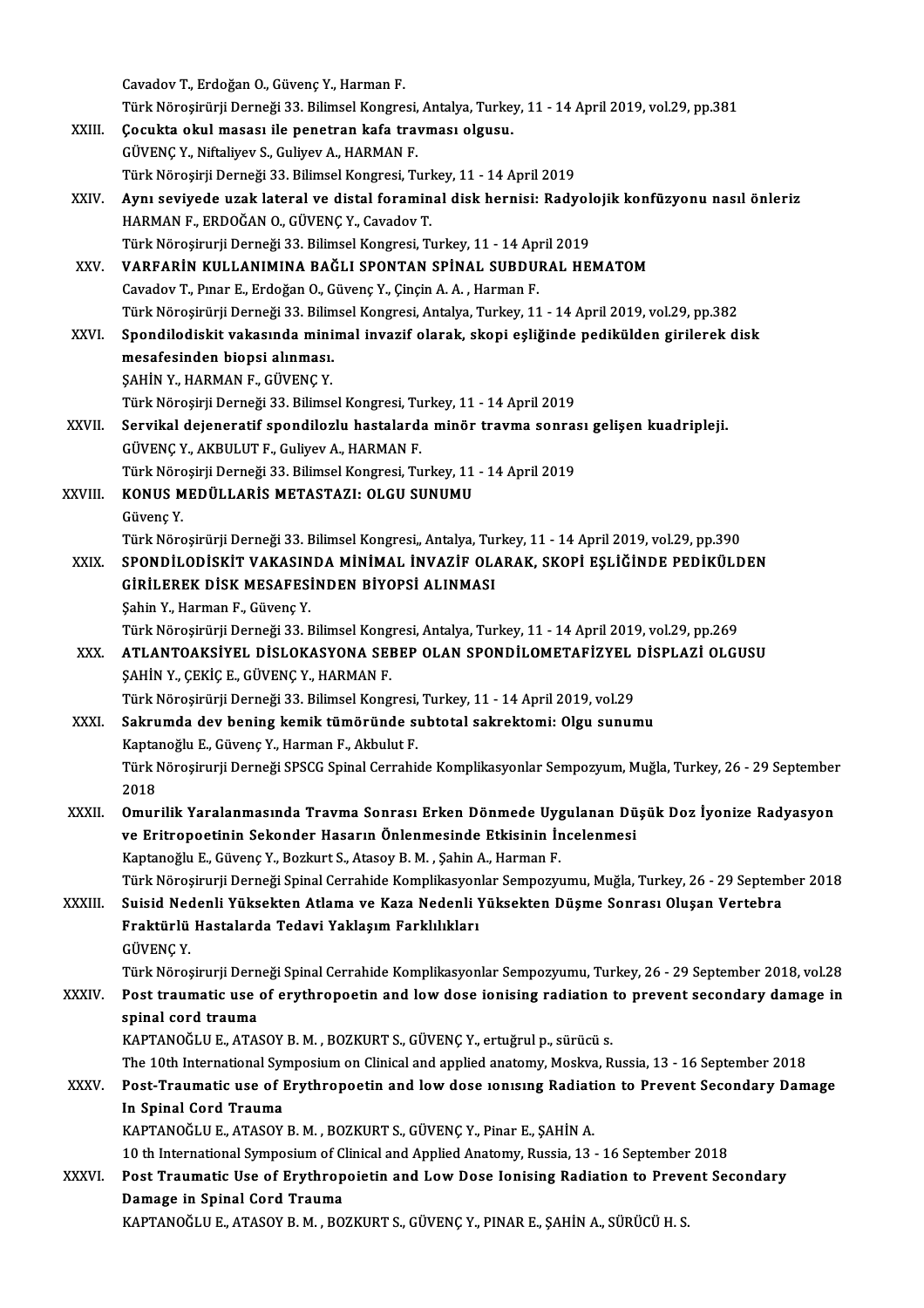|              | 10th International Symposium of Clinical and Applied Anatomy, Russia, 12 - 16 September 2018                                                            |
|--------------|---------------------------------------------------------------------------------------------------------------------------------------------------------|
| XXXVII.      | Spinal intradural araknoid kist rezeksiyonu.                                                                                                            |
|              | GÜVENÇ Y., Cavadov T., HARMAN F., KAPTANOĞLU E.                                                                                                         |
|              | Türk Nöroşirurji Derneği 32. Bilimsel Kongresi, Turkey, 20 - 24 April 2018                                                                              |
| XXXVIII.     | Primer Omurga Tümörlerinde Güncel Tedavi Yaklaşımları                                                                                                   |
|              | <b>GÜVENÇ Y</b>                                                                                                                                         |
|              | Türk Nöroşirurji Derneği 32.BİLİMSEL KONGRESİ, Turkey, 20 - 24 April 2018, vol.28, pp.27                                                                |
| <b>XXXIX</b> | Spinal intradural araknoid kist rezeksiyonu                                                                                                             |
|              | Güvenç Y., Cavadov T., Harman F., Kaptanoğlu E.                                                                                                         |
|              | Türk Nöroşirürji Derneği 32. Bilimsel Kongresi, Antalya, Turkey, 20 - 24 April 2018                                                                     |
| XL.          | The Prevention Effect of Pirfenidone on Epidural Fibrosis in the post laminectomy rat model. (Bu                                                        |
|              | çalışma daha sonra makale olarak yayımlanmıştır)                                                                                                        |
|              | GÜVENÇ Y., BİLLUR D., YAMAN M. E., Öztürk Y., AYDIN S., KAPTANOĞLU E.                                                                                   |
|              | XVI. World Congress of Neurosurgery, WFNS 2017, 20 - 25 August 2017, vol.27, pp.34                                                                      |
| XLI.         | Histopathological Analysis of Tamoxifen on Epidural Fibrosis.                                                                                           |
|              | Öztürk Y., Bozkurt İ., YAMAN M. E., GÜVENÇ Y., Tolunay T., BİLLUR D., Şentürk S., Erbay F. K., Bozkurt G.                                               |
|              | WFNS XVI. World Congress of Neurosurgery, 20 - 25 August 2017                                                                                           |
| XLII.        | Neuroprotective Effects of Epidural Electrical Stimulation in Spinal Cord Injury Model: Preliminary                                                     |
|              | Results                                                                                                                                                 |
|              | GÜVENÇ Y, BİLLUR D, KAPTANOĞLU E.                                                                                                                       |
|              | 16. World Congress of Neurosurgery WFNS 2017, 20 - 25 August 2017                                                                                       |
| XLIII.       | Epidermmoid cyst of conus medullaris: Two cases report                                                                                                  |
|              | Çobanoğlu M., GÜVENÇ Y., HARMAN F., KAPTANOĞLU E.                                                                                                       |
|              | XVI. World Congress of Neurosurgery, 20 - 25 August 2017                                                                                                |
| XLIV.        | Epidermoid Cyst of Conus Medullaris: Two Cases Report                                                                                                   |
|              | Çobanoğlu M., Güvenç Y., Harman F., Kaptanoğlu E.                                                                                                       |
|              | XVI.World Congress of Neurosurgery (WFNS) Istanbul Congress Center, İstanbul, Turkey, 20 - 25 August 2017                                               |
| XLV.         | Modified S1 Transpedicular Screw Entry Point in Closed Posterior Superior İliac Spine                                                                   |
|              | GÜVENC Y., KAPTANOĞLU E., CÖMERT A., TEKDEMİR İ., TUNA KARAHAN S.                                                                                       |
|              | XVI.World Congress of Neurosurgery (WFNS) Istanbul Congress Center, Turkey, 20 - 25 August 2017                                                         |
| XLVI.        | IMMUNOHISTOCHEMICAL ANALYSIS OF THE ANTIFIBROTIC EFFECT OF PIRFENIDONE ON EPIDURAL                                                                      |
|              | FIBROSIS IN THE POSTLAMINECTOMY RAT MODEL                                                                                                               |
|              | BİLLUR D., GÜVENÇ Y., YAMAN M. E., ÖZTÜRK Y., BAYRAM P., KIZIL Ş., AYDIN S., KAPTANOĞLU E.                                                              |
| XLVII.       | 15th International Congress of Histochemistry and Cytochemistry, 18 - 21 May 2017<br>Positioning and intraoperative radiology in lumbar instrumentation |
|              | <b>GÜVENÇY</b>                                                                                                                                          |
|              | Marmara University Lumbar Posterior Instrumentation Cadaveric Course, Turkey, 06 May 2017                                                               |
| XLVIII.      | Spinal kord kompresyonuna neden olan torakal araknoid kist olguları.                                                                                    |
|              | HARMAN F., GÜVENÇ Y., JAVADOF T., GULİYEV A., KAPTANOĞLU E.                                                                                             |
|              | Türk Nöroşirürji Derneği 31. Bilimsel Kongresi, Turkey, 29 March - 02 April 2017                                                                        |
| XLIX.        | Spinal root kökenli schwannom olgularında ıntradural yaklaşımla kitle eksizyonu                                                                         |
|              | Güvenç Y., Harman F., Pınar E., Akbulut F., Kaptanoğlu E.                                                                                               |
|              | Türk Nöroşirürji Derneği 31. Bilimsel Kongresi, Antalya, Turkey, 29 March - 02 April 2017, pp.247                                                       |
| L.           | Konus medullaris yerleşimli epidermoid kist: Olgu Sunumu                                                                                                |
|              | ÇOBANOĞLU M., GÜVENÇ Y., HARMAN F., KAPTANOĞLU E.                                                                                                       |
|              | Türk Nöroşirürji Derneği 31. Bilimsel Kongresi, Turkey, 29 March - 02 April 2017                                                                        |
| LI.          | Spinal root kökenli schwannoma olgularında intradural yaklaşımla kitle eksizyonu.                                                                       |
|              | GÜVENÇ Y., HARMAN F., PINAR E., AKBULUT F., KAPTANOĞLU E.                                                                                               |
|              | Türk Nöroşirurji Derneği 31. Bilimsel Kongresi, Turkey, 29 March - 02 April 2017                                                                        |
| LII.         | Sakral kitlelerde total sakrektomi ile tedavi                                                                                                           |
|              | KAPTANOĞLU E., GÜVENÇ Y., PINAR E., HARMAN F.                                                                                                           |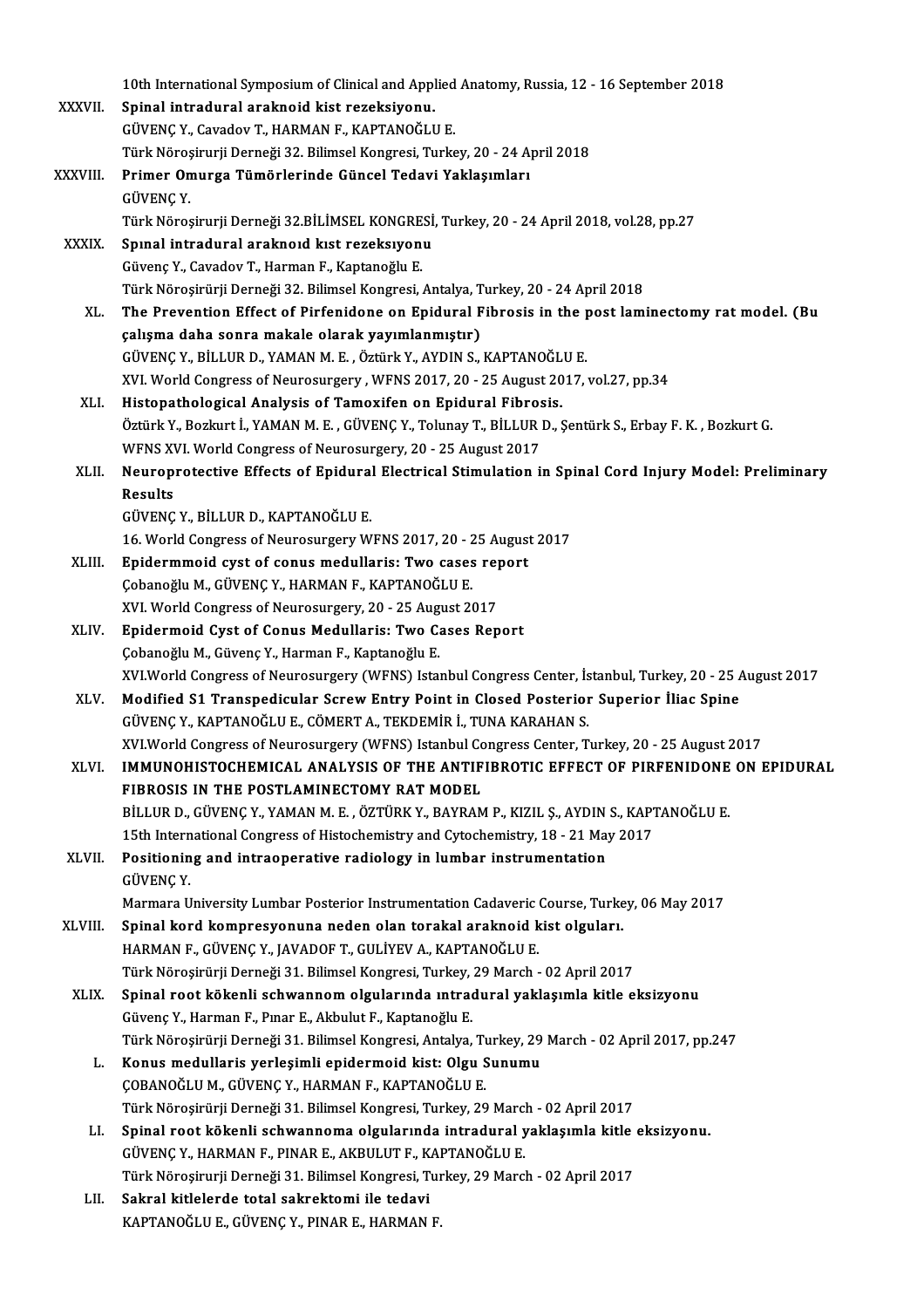|         | Türk Nöroşirürji Derneği 31. Bilimsel Kongresi, Turkey, 29 March - 02 April 2017                               |
|---------|----------------------------------------------------------------------------------------------------------------|
| LIII.   | Spinal kord kompresyonuna neden olan torakal araknoid kist olguları                                            |
|         | Harman F., Güvenç Y., Cavadov T., Guliyev A., Kaptanoğlu E.                                                    |
|         | Türk Nöroşirurji Derneği 31. Bilimsel Kongresi, Antalya, Turkey, 29 March - 02 April 2017                      |
| LIV.    | Lomber ponksiyon sonrası gelişen spinal enfeksiyon olgusu                                                      |
|         | Güvenç Y., Harman F., Erdoğan O., Kaptanoğlu E.                                                                |
|         | Türk Nöroşirurji Derneği 31. Bilimsel Kongresi, Antalya, Turkey, 29 March - 02 April 2017                      |
| LV.     | Konus medullaris yerleşimli epidermoid kist: Olgu sunumu                                                       |
|         | Çobanoğlu M., Güvenç Y., Harman F., Kaptanoğlu E.                                                              |
|         | Türk Nöroşirurji Derneği 31. Bilimsel Kongresi, Antalya, Turkey, 29 March - 02 April 2017                      |
| LVI.    | Sakral Kitlelerde Total Sakrektomi İle Tedavi                                                                  |
|         | Kaptanoğlu E., Güvenç Y., Pinar E., Harman F.                                                                  |
|         | Türk Nöroşirurji Derneği 31.Bilimsel Kongresi, Antalya, Turkey, 29 March - 02 April 2017                       |
| LVII.   | Spinal root kökenli schwannom olgularında intradural yaklaşımla kitle eksizyonu                                |
|         | GÜVENÇ Y., HARMAN F., PINAR E., AKBULUT F., KAPTANOĞLU E.                                                      |
|         | Türk Nöroşirurji Derneği 31. Bilimsel Kongresi, Turkey, 29 March - 02 April 2017                               |
| LVIII.  | Hiç Dokunma                                                                                                    |
|         | GÜVENÇ Y                                                                                                       |
|         | Lomber Cerrahi Sonrası Ağrı Toplantısı (Marmara Üniversitesi Nörolojik Bilimler Enstitüsü), Turkey, 14 January |
|         | 2017                                                                                                           |
| LIX.    | Osteotomies in the upper thoracic spine-Case Presentation                                                      |
|         | <b>GÜVENÇ Y</b>                                                                                                |
|         | Türk Nöroşirurji Derneği Spinal ve Periferik Spinal Cerrahisi Öğretim ve Eğitim Grubu - LOMBER DEJENERATİF     |
|         | OMURGA sonbahar Sempozyumu, Turkey, 20 - 23 October 2016                                                       |
| LX.     | Travma sonrası oluşan torakal araknoid kist hastasında tedavi                                                  |
|         | Harman F., Güvenç Y., Cavadov T., Kaptanoğlu E.                                                                |
|         | TND SPSCG Lomber dejeneratif omurga sonbahar sempozyumu, Antalya, Turkey, 20 - 23 October 2016                 |
|         |                                                                                                                |
| LXI.    | Lomber Omurgada Flat Rod ve Rijit Rod'xxun Finite Element Modeli Biyomekanik ollarak                           |
|         | Karsılastırılması                                                                                              |
|         | ÖZEREN E., Yaman O., Akyoldaş G., ERBULUT D. U., Çavuş G., GÜVENÇ Y., Taşkıran N.                              |
|         | Türk Nöroşirurji Derneği Spinal ve Periferik Sinir Cerrahisi Öğretim ve Eğitim Grubu Lomber Dejeneratif Omurga |
|         | Sonbahar Sempozyumu, Turkey, 20 - 23 October 2016, pp.19                                                       |
| LXII.   | Minimal invazif yaklaşımla tedavi edilen servikal C7 schwannoma olgusu                                         |
|         | GÜVENÇ Y., HARMAN F., PINAR E., AKBULUT F., KAPTANOĞLU E.                                                      |
|         | TND SPSCG Lomber dejeneratif omurga sonbahar sempozyumu, Turkey, 20 - 23 October 2016                          |
| LXIII.  | Torakal disk hernilerine torakoskopik yolla yaklaşım                                                           |
|         | Kaptanoğlu E., Güvenç Y., Harman F., Pınar E.                                                                  |
|         | TND SPSCG Lomber dejeneratif omurga sonbahar sempozyumu, Antalya, Turkey, 20 - 23 October 2016                 |
| LXIV.   | Kapalı Posterior Spinal İliak Durumunda S1 pedikülüne Superiorundan yaklaşılarak                               |
|         | Enstrumantasyon Uygulanması: Kadavra Çalışmasından Klinik Uygulamaya                                           |
|         | GÜVENÇ Y., acar H. İ., CÖMERT A., ATLI E., KARAHAN S. T., TEKDEMİR İ., KAPTANOĞLU E.                           |
|         | Türk Nöroşirurji Derneği Spinal ve Periferik Sinir Cerrahisi Öğretim ve Eğitim Grubu Lomber Dejeneratif Omurga |
|         | Sonbahar Sempozyumu, Turkey, 20 - 23 October 2016                                                              |
| LXV.    | Minimal invaziv Yaklaşımla Tedavi Edilen Servikal C7 Schwannom Olgusu                                          |
|         | Güvenç Y., Harman F., Akbulut F., Pinar E., Kaptanoğlu E.                                                      |
|         | Türk Nöroşirurji Derneği Spinal ve Periferik Sinir Cerrahisi Öğretim ve Eğitim Grubu Lomber Dejeneratif Omurga |
|         | Sonbahar Sempozyumu, Antalya, Turkey, 20 - 23 October 2016, pp.56                                              |
| LXVI.   | CLASSIFICATION OF RADIOLOGICAL CHANGES IN BURST FRACTURES                                                      |
|         | ŞENTÜRK S., ÖĞRENCİ A., GÜRÇAY A. G., ABDİOĞLU A. A., YILDIRIM T., GÜVENÇ Y., YAMAN O.                         |
|         | Joint Meeting of Istanbul Spine Masters, ISMISS Turkey 2016, İstanbul, Turkey, 29 September - 02 October 2016  |
| I VIIII | Drimor Omungo Tümörleri Cennebisinde Cüneel Veklesimler                                                        |

LXVII. Primer Omurga Tümörleri Cerrahisinde Güncel Yaklaşımlar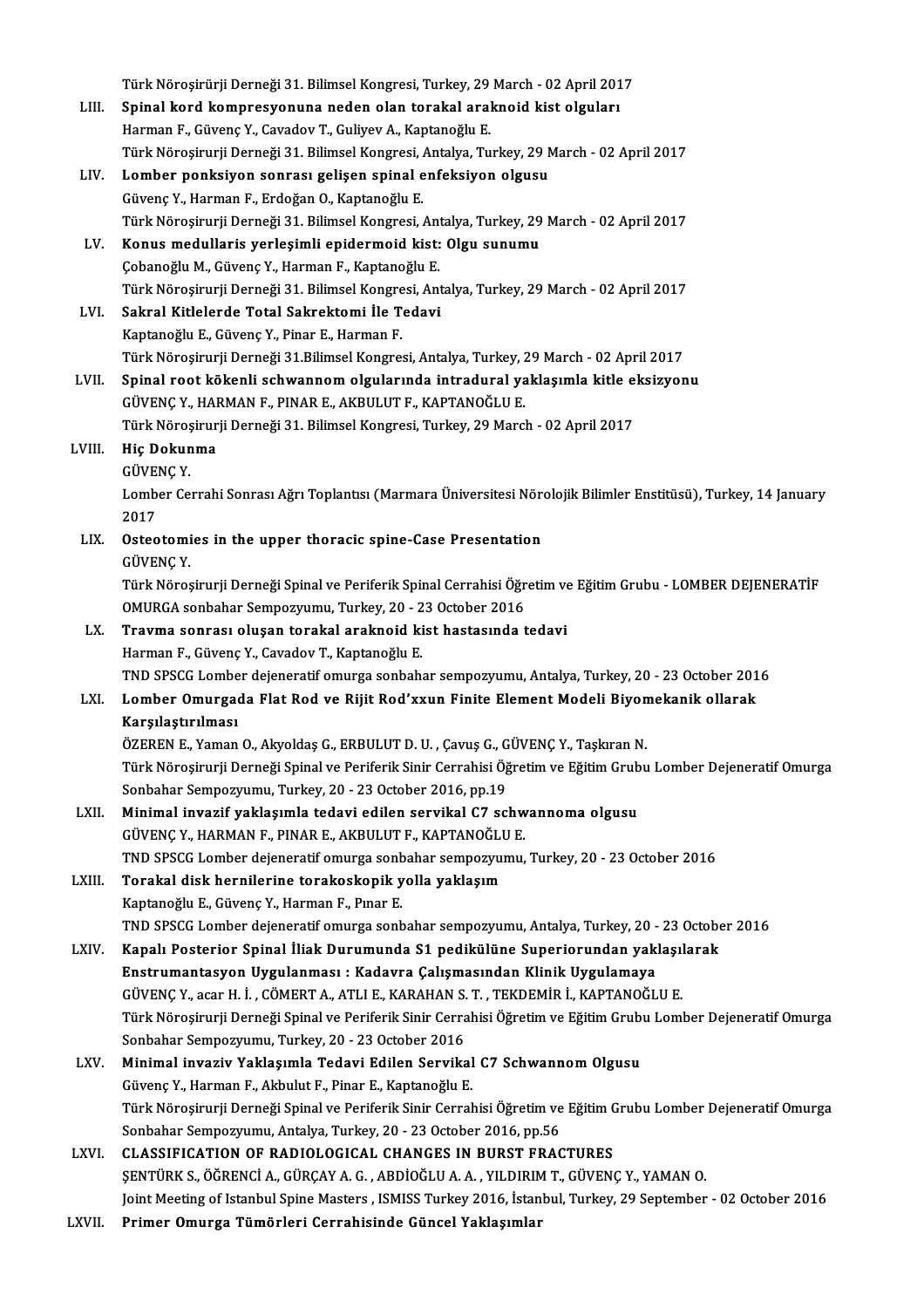GÜVENÇY.

GÜVENÇ Y.<br>Türk Nöroşirurji Derneği 30. Bilimsel Kongresi, Antalya, Turkey, 8 - 12 April 2016, vol.26, pp.26<br>Batlarda nostlaminaltami modalinda N. Asatilsisteinin Enidural Eihnarica alan Etkisi. GÜVENÇ Y.<br>Türk Nöroşirurji Derneği 30. Bilimsel Kongresi, Antalya, Turkey, 8 - 12 April 2016, vol.26, pp.26<br>LXVIII. Ratlarda postlaminektomi modelinde N-Asetilsisteinin Epidural Fibrozise olan Etkisi Türk Nöroşirurji Derneği 30. Bilimsel Kongresi, Antalya, Turkey, 8 - 12 April 2016, vol..<br><mark>Ratlarda postlaminektomi modelinde N-Asetilsisteinin Epidural Fibrozise ola</mark><br>GÜVENÇ Y., YAMAN M. E. , Öztürk Y., ergül g., Tolunay Ratlarda postlaminektomi modelinde N-Asetilsisteinin Epidural Fibrozise olan Etkisi<br>GÜVENÇ Y., YAMAN M. E. , Öztürk Y., ergül g., Tolunay T., MENEKŞE G., KAPTANOĞLU E.<br>Türk Nöroşirurji Derneği 30.Bilimsel Kongresi, Turkey, GÜVENÇ Y., YAMAN M. E. , Öztürk Y., ergül g., Tolunay T., MENEKŞE G., KAPTANOĞLU E.<br>Türk Nöroşirurji Derneği 30.Bilimsel Kongresi, Turkey, 8 - 12 April 2016<br>LXIX. — ANTERİOLATERAL YAKLAŞIMLA L5 VERTEBRANIN LATERAL YÜZÜNÜN Türk Nöroşirurji Derneği 30.Bilin<br>ANTERİOLATERAL YAKLAŞIM<br>ÖNEMİ:KADAVRA ÇALIŞMASI<br>2021 H. İ. GÖMEPT A GÜVENC Y ANTERİOLATERAL YAKLAŞIMLA L5 VERTEBRANIN LATEF<br>ÖNEMİ:KADAVRA ÇALIŞMASI<br>acar H. İ. , CÖMERT A., GÜVENÇ Y., TEKDEMİR İ., KAPTANOĞLU E.<br>Türk Nörosirurü Derneği 30 Bilimsel Kengresi Turkey 9, 13 Anı ÖNEMİ:KADAVRA ÇALIŞMASI<br>acar H. İ. , CÖMERT A., GÜVENÇ Y., TEKDEMİR İ., KAPTANOĞLU E.<br>Türk Nörosirurji Derneği 30.Bilimsel Kongresi, Turkey, 8 - 12 April 2016 acar H. İ. , CÖMERT A., GÜVENÇ Y., TEKDEMİR İ., KAPTANOĞLU E.<br>Türk Nöroşirurji Derneği 30.Bilimsel Kongresi, Turkey, 8 - 12 April 2016<br>LXX. Tamoxifen Reduce Postlaminectomy Epidural Fibrosis In a Rat Model<br>Östürk V. YA Öztürk Y., YAMAN M. E. , GÜVENÇ Y., Tolunay T., BİLLUR D., Erbay F. K. , Şentürk S., Bozkurt G.<br>Türk Nöroşirurji Derneğ 30 Bilimsel Kongresi, Turkey, 8 - 12 April 2016 Tamoxifen Reduce Postlaminectomy Epidural Fibrosis In a Rat M<br>Öztürk Y., YAMAN M. E. , GÜVENÇ Y., Tolunay T., BİLLUR D., Erbay F. K. , Ş<br>Türk Nöroşirurji Derneğ 30.Bilimsel Kongresi, Turkey, 8 - 12 April 2016<br>Tonisal Devrn Öztürk Y., YAMAN M. E. , GÜVENÇ Y., Tolunay T., BİLLUR D., Erbay F. K. , Şentürk S., Bozkurt G.<br>Türk Nöroşirurji Derneğ 30.Bilimsel Kongresi, Turkey, 8 - 12 April 2016<br>LXXI. Topical Dexmedetomidine admınıstration Allev Türk Ne<br><mark>Topica</mark><br>Model<br>VAMAN Topical Dexmedetomidine admınıstration Alleviates Epidural Fibrosis In a Post-lam<br>Model<br>YAMAN M.E., ergül g., GÜVENÇ Y., Tolunay T., Erbay F. K. , Öztürk Y., ŞENTÜRK S., BOZKURT G.<br>Türk pöresinyyi demeği 20 bilimsel kongre Model<br>YAMAN M. E. , ergül g., GÜVENÇ Y., Tolunay T., Erbay F. K. , Öztürk Y., ŞEN<br>Türk nöroşirurji derneği 30.bilimsel kongresi, Turkey, 8 - 12 April 2016<br>Lambar Vartahraya, Antarialataral Yaklasımda, Baasa Kasın Garr YAMAN M. E. , ergül g., GÜVENÇ Y., Tolunay T., Erbay F. K. , Öztürk Y., ŞENTÜRK S., BOZKURT G.<br>Türk nöroşirurji derneği 30.bilimsel kongresi, Turkey, 8 - 12 April 2016<br>LXXII. Lomber Vertebraya Anteriolateral Yaklaşımda Türk nöroşirurji derneği 30.bili<br>Lomber Vertebraya Anterio<br>Yöntemi: Kadavra Çalışması<br>KAPTANOČLUE 2001 H.İ. CÖN Lomber Vertebraya Anteriolateral Yaklaşımda Psoas Kası<br>Yöntemi: Kadavra Çalışması<br>KAPTANOĞLU E., acar H. İ. , CÖMERT A., GÜVENÇ Y., TEKDEMİR İ.<br>Türk Nönesinynü Derneği 20 bilimsel Kongresi Turkey 8, 12 Anı Yöntemi: Kadavra Çalışması<br>KAPTANOĞLU E., acar H. İ. , CÖMERT A., GÜVENÇ Y., TEKDEMİR İ.<br>Türk Nöroşirurji Derneği 30.bilimsel Kongresi, Turkey, 8 - 12 April 2016, vol.26, pp.94<br>Narmal Basınalı Hidrosafali Olsularında Lumba KAPTANOĞLU E., acar H. İ. , CÖMERT A., GÜVENÇ Y., TEKDEMİR İ.<br>Türk Nöroşirurji Derneği 30.bilimsel Kongresi, Turkey, 8 - 12 April 2016, vol.26, pp.94<br>LXXIII. Normal Basınçlı Hidrosefali Olgularında Lumboperitoneal Şant Uyg Türk Nöroşirurji Derneği 30.bilimsel Kongresi, Turkey, 8 - 12 April 2016, vo<br>Normal Basınçlı Hidrosefali Olgularında Lumboperitoneal Şant Uyg<br>Değerlendirilmesi: 65 Olguluk Geriye Dönük Çok Merkezli Çalışma<br>Pavar M.A., XAVI Normal Basınçlı Hidrosefali Olgularında Lumboperitoneal Şant Uygulamasının Etkinliğinin<br>Değerlendirilmesi: 65 Olguluk Geriye Dönük Çok Merkezli Çalışma<br>Bayar M. A. , YAVUZ E., Çelik H., MENEKŞE G., Kurtuluş A., Alagöz F., **Değe**<br>Baya<br>et al. Bayar M. A. , YAVUZ E., Çelik H., MENEKŞE G., Kurtuluş A., Alagöz F., GÜVEN<br>et al.<br>Türk Nöroşirurji Derneği 30. Bilimsel Kongresi, Turkey, 8 - 12 April 2016<br>The Prevention Effect of Birfonidane en Enidural Eibresis In The et al.<br>Türk Nöroşirurji Derneği 30. Bilimsel Kongresi, Turkey, 8 - 12 April 2016<br>LXXIV. The Prevention Effect of Pirfenidone on Epidural Fibrosis In The Post- Laminectomy Rat Model<br>PRILLIP D. CÜVENC V. YAMAN M. E. ÖTÜR Türk Nöroşirurji Derneği 30. Bilimsel Kongresi, Turkey, 8 - 12 April 2016<br>The Prevention Effect of Pirfenidone on Epidural Fibrosis In The<br>BİLLUR D., GÜVENÇ Y., YAMAN M. E. , Öztürk Y., AYDIN S., KAPTANOĞLU E.<br>Türk Nörosin The Prevention Effect of Pirfenidone on Epidural Fibrosis In The<br>BİLLUR D., GÜVENÇ Y., YAMAN M. E. , Öztürk Y., AYDIN S., KAPTANOĞLU E.<br>Türk Nöroşirurji Derneği 30. Bilimsel Kongresi, Turkey, 8 - 12 April 2016<br>Comparision BİLLUR D., GÜVENÇ Y., YAMAN M. E. , Öztürk Y., AYDIN S., KAPTANOĞLU E.<br>Türk Nöroşirurji Derneği 30. Bilimsel Kongresi, Turkey, 8 - 12 April 2016<br>LXXV. Comparision Of The Rıgıd Rod System With Modular Plate With The Fin Türk Nöroşirurji Derneği 30. Bilimsel Kongresi, Turkey, 8 - 12 April 20<br>Comparision Of The Rıgıd Rod System With Modular Plate Wit<br>Segment Posterior Stabilization In The Lower Lumbar Region<br>valduse Orkal B. CÜVENC V. Hutas Comparision Of The Rigid Rod Syst<br>Segment Posterior Stabilization In<br>yaldız c., Ozkal B., GÜVENÇ Y., Ulutaş M.<br>Türk Nörosinurii Derneği 20, Bilimasl K Segment Posterior Stabilization In The Lower Lumbar Region<br>yaldız c., Ozkal B., GÜVENÇ Y., Ulutaş M.<br>Türk Nöroşirurji Derneği 29. Bilimsel Kongresi, Turkey, 17 - 21 April 2015<br>Lambar Pratrüde Diek Hernisine Perkütan Yapıla yaldız c., Ozkal B., GÜVENÇ Y., Ulutaş M.<br>Türk Nöroşirurji Derneği 29. Bilimsel Kongresi, Turkey, 17 - 21 April 2015<br>LXXVI. Lomber Protrüde Disk Hernisine Perkütan Yapılan İntradiskal Müdahale Sonrası Gelişen Akut<br>Rkat Türk Nöroşirurji Derneği<br>Lomber Protrüde Disk<br>Ekstrüde Disk Hernisi<br>CÜVENC V Lomber P<br>Ekstrüde |<br>GÜVENÇ Y.<br>Törk Näres Ekstrüde Disk Hernisi<br>GÜVENÇ Y.<br>Türk Nöroşirurji Derneği 29. Bilimsel Kongresi, Turkey, 17 - 21 April 2015<br>Nörolojik Defisitin Olmadığı Siddetli Tonakal Enaktür Dialakasyon GÜVENÇ Y.<br>Türk Nöroşirurji Derneği 29. Bilimsel Kongresi, Turkey, 17 - 21 April 2015<br>LXXVII. – Nörolojik Defisitin Olmadığı Şiddetli Torakal Fraktür Dislokasyon<br>REMİRCİ A. Dilek S. L. GÜVENC V. KAZANCI B. ÖZEREN E Nörolojik Defisitin Olmadığı Şiddetli Torakal Fraktür Dislokasyon<br>DEMİRCİ A., Dilek S. I. , GÜVENÇ Y., KAZANCI B., ÖZEREN E. Türk Nöroşirurji Derneği 29. Bilimsel Kongresi, Turkey, 17 - 21 April 2015 LXXVIII. Deneysel Subaraknoid Kanama Modelinde Bevasizumabın Tavşan Baziller Arteri Üzerine Olan Etkisi Türk Nöroşirurji Derneği 29. Bilimsel Kongresi, Turkey, 17 - 21 April 2015<br>Deneysel Subaraknoid Kanama Modelinde Bevasizumabın Tavşan Baziller Aı<br>Demirci A. Y. , ÖZEREN E., GÜVENÇ Y., AYDIN S., BİLLUR D., KAZANCI B., Akyol Deneysel Subaraknoid Kanama Modelinde Bevasizumabın Tavşan Bazille<br>Demirci A. Y. , ÖZEREN E., GÜVENÇ Y., AYDIN S., BİLLUR D., KAZANCI B., Akyol Ç., E<br>Türk Nöroşirurji Derneği 29. Bilimsel Kongresi, Turkey, 17 - 21 April 20 Demirci A. Y. , ÖZEREN E., GÜVENÇ Y., AYDIN S., BİL.<br>Türk Nöroşirurji Derneği 29. Bilimsel Kongresi, Tur<br>LXXIX. Forestier (DISH) HASTALIĞI :OLGU SUNUMU<br>Demirci A. Y. Alrıcl G. ÖZEPEN E. GÜVENC Y Türk Nöroşirurji Derneği 29. Bilimsel Kongresi, Turkey, 17 - 21 April 2015, vol.25<br>Forestier (DISH) HASTALIĞI :OLGU SUNUMU<br>Demirci A.Y., Akyol C., ÖZEREN E., GÜVENÇ Y. Forestier (DISH) HASTALIĞI :OLGU SUNUMU<br>Demirci A. Y. , Akyol Ç., ÖZEREN E., GÜVENÇ Y.<br>Türk Nöroşirurji Derneği 29. Bilimsel Kongresi, Turkey, 17 - 21 April 2015, vol.25<br>Ultresen Esliğinde Yanılan Feset Bleksimun Skeni Esl Demirci A. Y. , Akyol Ç., ÖZEREN E., GÜVENÇ Y.<br>Türk Nöroşirurji Derneği 29. Bilimsel Kongresi, Turkey, 17 - 21 April 2015, vol.25<br>LXXX. Ultrason Eşliğinde Yapılan Faset Blokajının Skopi Eşliğinde Yapılanlar ile Karşıla Türk Nör<br>Ultrason<br>Çalışma<br>Öztürk Y Ultrason Eşliğinde Yapılan Faset Bloka<br>Çalışma<br>Öztürk Y., YAMAN M. E. , GÜVENÇ Y., ATLI E.<br>Türk Nöresinuni Demeği 20 Bilimsel Kensu Çalışma<br>Öztürk Y., YAMAN M. E. , GÜVENÇ Y., ATLI E.<br>Türk Nöroşirurji Derneği 29. Bilimsel Kongresi, Turkey, 17 - 21 April 2015 LXXXI. Metamizole sodium may induce neural tube defects in a chick embryo model.(Bu çalışma daha sonra makale olarak yayımlanmıştır)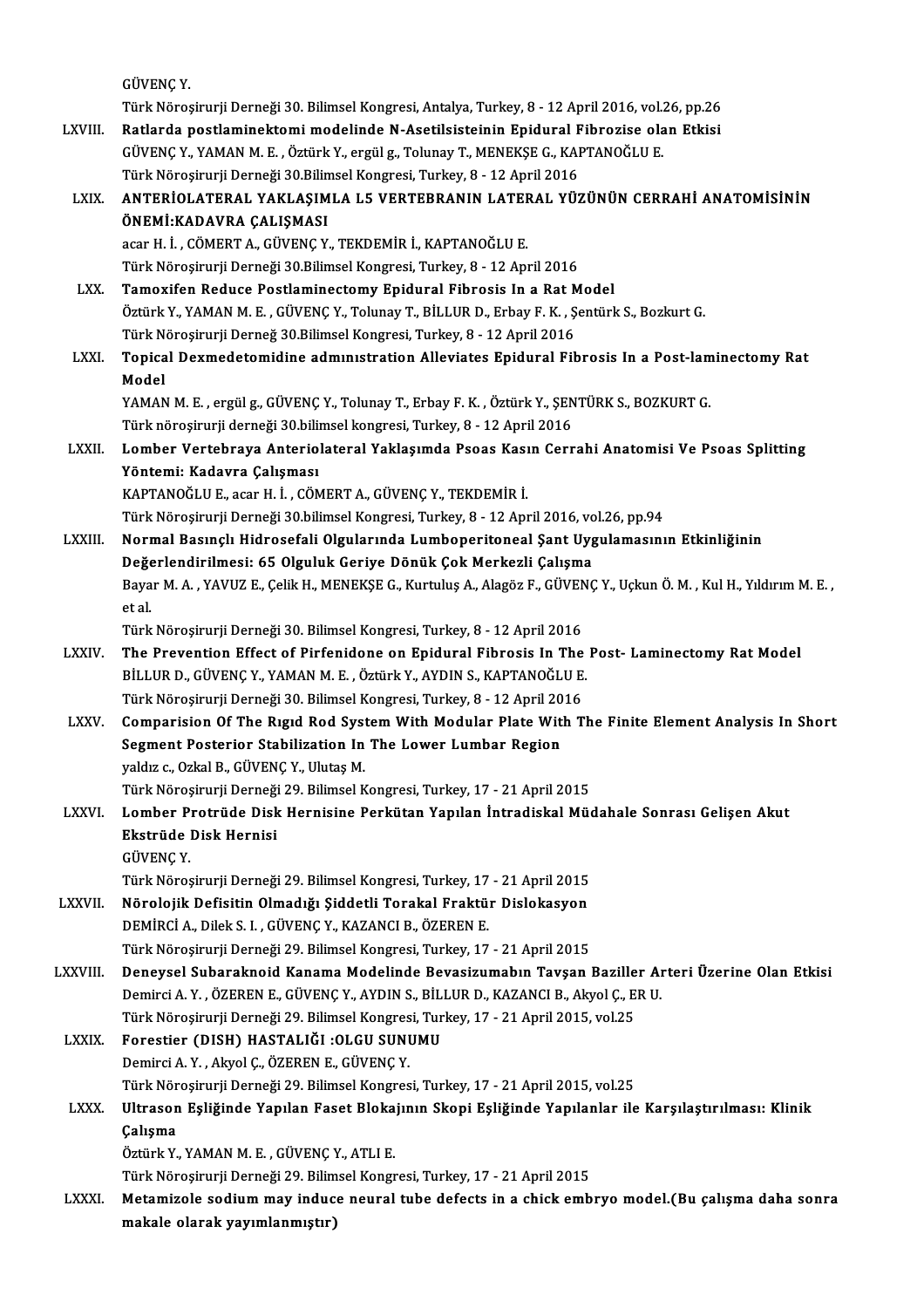GÜVENÇY.,BİLLURD.,AYDINS.,ÖZERENE.,DemirciA.Y. ,AlagözF.,DalgiçA.,BELENA.D. GÜVENÇ Y., BİLLUR D., AYDIN S., ÖZEREN E., Demirci A. Y. , Alagöz F., Dalgiç A., BELEN A. D.<br>65.Jahrestangung der Deutschen Gesellschaft für Neurochirurgie (DGNC) 1 st joint meeting with the Turkish<br>Neurosurgisal Society, GÜVENÇ Y., BİLLUR D., AYDIN S., ÖZEREN E., Demirci A. Y. , Al<br>65.Jahrestangung der Deutschen Gesellschaft für Neurochiru<br>Neurosurgical Society, Dresden, Germany, 11 - 14 May 2014<br>The effect of Bernegranate (Bunise Granatum 65.Jahrestangung der Deutschen Gesellschaft für Neurochirurgie (DGNC) 1 st joint meeting with the Turkum Neurosurgical Society, Dresden, Germany, 11 - 14 May 2014<br>LXXXII. The effect of Pomegranate (Punica Granatum L.) juic

- Neurosurgical Society, Dresden, Germany, 11 14 May 2014<br>The effect of Pomegranate (Punica Granatum L.) juice on cerebral vasospazm in the rabbit<br>subarachnoid hemorrage model.(Bu çalışma daha sonra makale olarak yayımlanm The effect of Pomegranate (Punica Granatum L.) juice on cerebral vasospazm in the rabbit<br>subarachnoid hemorrage model.(Bu çalışma daha sonra makale olarak yayımlanmıştır)<br>GÜVENÇ Y., DEMİRCİ A., BİLLUR D., AYDIN S., ÖZEREN subarachnoid hemorrage model.(Bu çalışma daha sonra makale olarak yayımlanmıştır)<br>GÜVENÇ Y., DEMİRCİ A., BİLLUR D., AYDIN S., ÖZEREN E., DİLLİ A., GÖKÇE E. C. , YAMAN O., Yaman O., Çelik H.,<br>65.Jahrestangung der Deutschen GÜVENÇ Y., DEMİRCİ A., BİLLUR D., AYDIN S., ÖZEREN E., DİL<br>65.Jahrestangung der Deutschen Gesellschaft für Neurochiru<br>Neurosurgical Society, Dresden, Germany, 11 - 14 May 2014<br>Servikal Disk Hernisinin Nadir Bir Komplikasyo 65.Jahrestangung der Deutschen Gesellschaft für Neurochirurgie (DGNC) 1 st joint meeting with the Turkish<br>Neurosurgical Society, Dresden, Germany, 11 - 14 May 2014<br>LXXXIII. Servikal Disk Hernisinin Nadir Bir Komplikasyonu:
- GÜVENÇY.,Kocadağ S.,ÖzmeriçA.,YurtsevenA.,DanliN.,ÜnaltekinY. Servikal Disk Hernisinin Nadir Bir Komplikasyonu: Negatif Basınclı Pulmoner Ödem Türk Nöroşirurji Derneği, 28. Bilimsel Kongresi, Turkey, 4 - 08 April 2014, vol 24
- LXXXIV. Metamizole sodyumun Tavuk Embriyo Modelinde Nöral Tüp Üzerine Olan Etkisi.(Bu çalışma daha Metamizole sodyumun Tavuk Embriyo Modelinde Nöral Tüp Üzerine Olan Etkisi.(B<br>sonra makale olarak yayımlanmıştır)<br>GÜVENÇ Y., BİLLUR D., AYDIN S., ÖZEREN E., Demirci A. Y. , Nacar O. A. , Dalgiç A., BELEN A. D.<br>Türk Nörosinu Sonra makale olarak yayımlanmıştır)<br>GÜVENÇ Y., BİLLUR D., AYDIN S., ÖZEREN E., Demirci A. Y. , Nacar O. A. , Dalgiç A.,<br>Türk Nöroşirurji Derneği 28. Bilimsel Kongresi, Turkey, 4 - 08 April 2014, vol.24<br>BUNİCA CRANATUM L. E GÜVENÇ Y., BİLLUR D., AYDIN S., ÖZEREN E., Demirci A. Y. , Nacar O. A. , Dalgiç A., BELEN A. D.<br>Türk Nöroşirurji Derneği 28. Bilimsel Kongresi, Turkey, 4 - 08 April 2014, vol.24<br>LXXXV. PUNİCA GRANATUM L. EKSTRESİNİN (N
- Türk Nöroşirurji Derneği 28. Bilimsel Kongresi, Turkey, 4 08 April 2014, vol.24<br>PUNİCA GRANATUM L. EKSTRESİNİN (NAR SUYU) DENEYSEL SAKMODE<br>ARTERİNDE GELİŞEN VAZOSPAZMÜZERİNE OLAN ETKİSİ<br>GÜVENC Y., ÖZEREN E., BİLLUR D., D PUNİCA GRANATUM L. EKSTRESİNİN (NAR SUYU) DENEYS<br>ARTERİNDE GELİŞEN VAZOSPAZMÜZERİNE OLAN ETKİSİ<br>GÜVENÇ Y., ÖZEREN E., BİLLUR D., Demirci A. Y. , AYDIN S., Dilli A.<br>Türk Nörosinurii Derneği 38. Bilimool Kongresi Turkey 4., Türk Nöroşirurji Derneği 28. Bilimsel Kongresi, Turkey, 4 - 08 April 2014, vol.24 GÜVENÇ Y., ÖZEREN E., BİLLUR D., Demirci A. Y. , AYDIN S., Dilli A.<br>Türk Nöroşirurji Derneği 28. Bilimsel Kongresi, Turkey, 4 - 08 April 2014, vol.24<br>LXXXVI. Sadece Akut Başağrısıyla Acil Servise Başvuran Subaraknoid Kanam
- Türk Nöroşirurji Derneği 28. Bilimsel Kongre<br>Sadece Akut Başağrısıyla Acil Servise Ba<br>GÜVENÇ Y., Yurtseven A., Özmeriç A., Danli N.<br>28. Türk Nörosirurji Derneği Bilimsel Kongre Sadece Akut Başağrısıyla Acil Servise Başvuran Subaraknoid Kanamalı Hastala<br>GÜVENÇ Y., Yurtseven A., Özmeriç A., Danli N.<br>28. Türk Nöroşirurji Derneği Bilimsel Kongresi, Turkey, 4 - 08 April 2014, vol.24, pp.101<br>Trayma Son

- GÜVENÇ Y., Yurtseven A., Özmeriç A., Danli N.<br>28. Türk Nöroşirurji Derneği Bilimsel Kongresi, Turkey, 4 08 April 2014<br>LXXXVII. Travma Sonrası Parietal Kemikte Oluşan Anevrizmal Kemik Kisti 28. Türk Nöroşirurji Derneği Bilimsel Kongresi, Turkey, 4 - 08 April 2014, vol.24, pp.101<br>Travma Sonrası Parietal Kemikte Oluşan Anevrizmal Kemik Kisti<br>GÜVENÇ Y., şahin Ö., Taşlıyar E., Yurtseven A.<br>Türk Nöroşirurji Derneğ Travma Sonrası Parietal Kemikte Oluşan Anevrizmal Kemik Kisti<br>GÜVENÇ Y., şahin Ö., Taşlıyar E., Yurtseven A.<br>Türk Nöroşirurji Derneği 28. Bilimsel Kongresi, Turkey, 4 - 08 April 2014<br>TORAKOLOMPER PURST ERAKTÜRI ERİNDE KONS GÜVENÇ Y., şahin Ö., Taşlıyar E., Yurtseven A.<br>Türk Nöroşirurji Derneği 28. Bilimsel Kongresi, Turkey, 4 - 08 April 2014<br>LXXXVIII. TORAKOLOMBER BURST FRAKTÜRLERİNDE KONSERVATİFYAKLAŞIM
- Türk Nöroşirurji Derneği 28. Bilin<br><mark>TORAKOLOMBER BURST FRAK</mark><br>GÜVENÇ Y., Şahin Ö., Yurtseven A.<br>Türk Nörosinurii Derneği, 28 Bilin TORAKOLOMBER BURST FRAKTÜRLERİNDE KONSERVATİFYAKLAŞIM<br>GÜVENÇ Y., Şahin Ö., Yurtseven A.<br>Türk Nöroşirurji Derneği, 28.Bilimsel Kongresi, Turkey, 4 - 08 April 2014, vol.24<br>Bilingi Konalı Hastada Multilaval Vartabra Kırığı GÜVENÇ Y., Şahin Ö., Yurtseven A.<br>Türk Nöroşirurji Derneği, 28.Bilimsel Kongresi, Turkey<br>LXXXIX. Bilinci Kapalı Hastada Multilevel Vertebra Kırığı
- Türk Nöroşirurji Derneği, 28.Bilimsel Kongresi, Turkey.<br>Bilinci Kapalı Hastada Multilevel Vertebra Kırığı<br>Danlı N., Yurtseven A., Kaya E., GÜVENÇ Y., Türker H. B.<br>9. Türkiye Asil Tır Kongresi Turkey, 2., 96 Osteber 201 Bilinci Kapalı Hastada Multilevel Vertebra Kırığı<br>Danlı N., Yurtseven A., Kaya E., GÜVENÇ Y., Türker H. B.<br>9. Türkiye Acil Tıp Kongresi, Turkey, 2 - 06 October 2013<br>Pir ilsə Hastanasinin Asil Sarvisində Pir Yıllık Pevil
	- Danlı N., Yurtseven A., Kaya E., GÜVENÇ Y., Türker H. B.<br>9. Türkiye Acil Tıp Kongresi, Turkey, 2 06 October 2013<br>XC. Bir ilçe Hastanesinin Acil Servisinde Bir Yıllık Beyin Tomografisi Deneyimi<br>Yurtseven A. Yıldırım S. DA 9. Türkiye Acil Tıp Kongresi, Turkey, 2 - 06 October 2013<br>Bir ilçe Hastanesinin Acil Servisinde Bir Yıllık Beyin<br>Yurtseven A., Yıldırım S., DANLI N., Kaynakçı M., GÜVENÇ Y.<br>9. Türkiye Acil Tıp Kongresi Turkey, 2., 06 Ostob Bir ilçe Hastanesinin Acil Servisinde Bir Yıllık Beyir<br>Yurtseven A., Yıldırım S., DANLI N., Kaynakçı M., GÜVENÇ )<br>9. Türkiye Acil Tıp Kongresi, Turkey, 2 - 06 October 2013<br>Bes ağrısının Altındaki Bur Dağı I Cans Nantrauma Yurtseven A., Yıldırım S., DANLI N., Kaynakçı M., GÜVENÇ Y.<br>9. Türkiye Acil Tıp Kongresi, Turkey, 2 - 06 October 2013<br>XCI. Baş ağrısının Altındaki Buz Dağı ! Genç Nontravmatik SAK<br>Xurtseven A. Danli N. CÜVENC X. Yıldırım S
	- 9. Türkiye Acil Tıp Kongresi, Turkey, 2 06 October 2013<br>Baş ağrısının Altındaki Buz Dağı ! Genç Nontravmati<br>Yurtseven A., Danli N., GÜVENÇ Y., Yıldırım S., Kayanakçı M.<br>9 Türkiye Asil Tın Kongresi Turkey, 2., 06 Ostober Baş ağrısının Altındaki Buz Dağı ! Genç Nontravma<br>Yurtseven A., Danli N., GÜVENÇ Y., Yıldırım S., Kayanakçı N<br>9.Türkiye Acil Tıp Kongresi, Turkey, 2 - 06 October 2013<br>The effects of levetinasetam on neural tube devele
	- Yurtseven A., Danli N., GÜVENÇ Y., Yıldırım S., Kayanakçı M.<br>9.Türkiye Acil Tıp Kongresi, Turkey, 2 06 October 2013<br>XCII. The effects of levetiracetam on neural tube development in the early stage of chick embryos.(B 9.Türkiye Acil Tıp Kongresi, Turkey, 2 - 06 October 2013<br>The effects of levetiracetam on neural tube develop<br>çalışma daha sonra makale olarak yayımlanmıştır)<br>CÜVENC Y. Dakis A. BİLLUR D. Karaoslu D. AYDIN S. De The effects of levetiracetam on neural tube development in the early stage of chick embryos.(Bu<br>çalışma daha sonra makale olarak yayımlanmıştır)<br>GÜVENÇ Y., Dalgiç A., BİLLUR D., Karaoglu D., AYDIN S., Daglioglu E., Özdöl Ç ga<br>G<br>D.<br>Vu GÜVENÇ Y., Dalgiç A., BİLLUR D., Karaoglu D., AYDIN S., Daglioglu E., Özdöl Ç., Nacar O. A. , YILDIRIM A. E. , BELEN A.<br>D.

XV. WFNS WORLD CONGRESS OF NEUROSURGERY, SEUL, South Korea, 8 - 13 September 2013

XCIII. Levatiresetamın Erken Dönem Civciv Embriyosunda Nöral Tüp Gelişimine Olan Etkisinin<br>Araştırılması.(Bu çalışma daha sonra makale olarak yayımlanmıştır) Levatiresetamın Erken Dönem Civciv Embriyosunda Nöral Tüp Gelişimine Olan Etkisinin<br>Araştırılması.(Bu çalışma daha sonra makale olarak yayımlanmıştır)<br>GÜVENÇ Y., Dalgiç A., BİLLUR D., Karaoglu D., AYDIN S., Daglioglu E., Ö Ar<br>Gl<br>D.<br>26 GÜVENÇ Y., Dalgiç A., BİLLUR D., Karaoglu D., AYDIN S., Daglioglu E., Özdöl Ç., Nad<br>D.<br>26. Türk Nöroşirurji Bilimsel Kongresi, Turkey, 20 - 24 April 2012, vol.22, pp.91<br>Koyun Danaklarda Endaskanik Kardatami Hygulaması (Bu

D.<br>26. Türk Nöroşirurji Bilimsel Kongresi, Turkey, 20 - 24 April 2012, vol.22, pp.91<br>XCIV. Koyun Deneklerde Endoskopik Kordotomi Uygulaması.(Bu çalışma daha sonra makale olarak<br>vayımlanmıştır) 26. Türk Nöroşiru<br><mark>Koyun Denekler</mark><br>yayımlanmıştır)<br>Pekis A. GALISKA Koyun Deneklerde Endoskopik Kordotomi Uygulaması.(Bu çalışma daha sonra makale olarak<br>yayımlanmıştır)<br>Dalgiç A., ÇALIŞKAN M., Algin O., ERDEN E., Can P., GÜVENÇ Y., Ocakcioglu A., Daglioglu E., Nacar O. A. , YILDIRIM A.<br>E.

<mark>yayıml</mark>a<br>Dalgiç A<br>E. , et al.